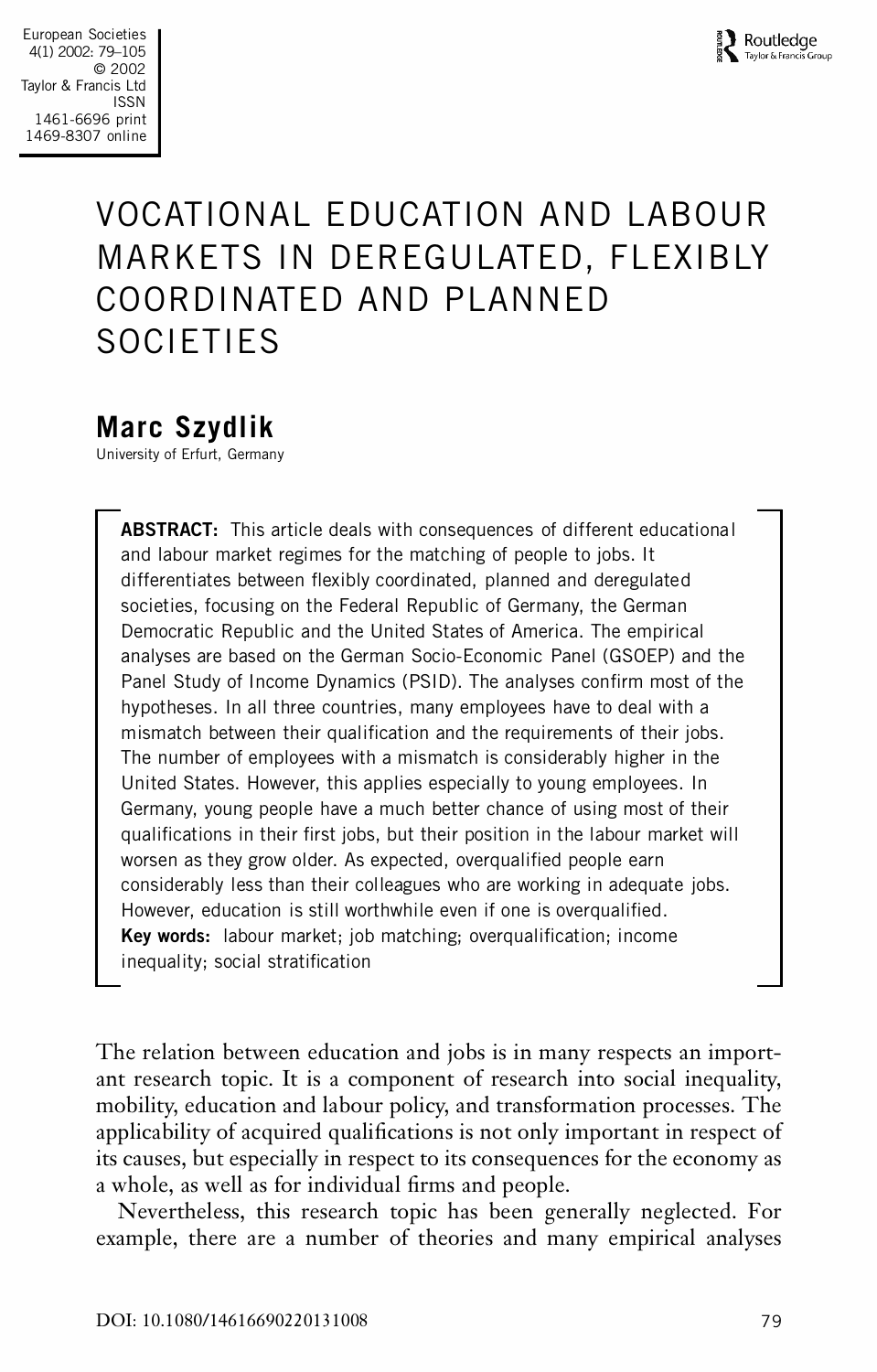which claim that social inequalities generated in the labour market are mainly caused by the supply side of the labour market. In contrast to that, there are theories and analyses focusing on the demand side of the labour market. Until now, however, less attention has been paid to the conse quences for social inequalities if the supply side and the demand side are not linked. In this respect it is not sufficient simply to just discuss the number of employees with adequate or inadequate employment. Regarding social inequalities, it is also very important to focus on the conse quences of a non-fit of education to job for employees. This kind of approach also emphasizes the importance of the question of which groups of employees are especially affected by a mismatch.

The lack of research is especially apparent in the case of international comparisons. It is interesting that many previous studies of the situation in the United States deal with this subject by looking at all employees, which means that they employ an overall perspective of a fit between employees and jobs (e.g. Duncan and Hoffman 1981; Clogg and Shockey 1984; Shockey 1989; Sicherman 1991; Halaby 1994). The previous empirical analyses concerned with the 'former' Federal Republic of Germany, however, focus mainly on a specific group of people coupled with a specific phase of their working life, which is most frequently the transition from school to work (thus also dealing with the quality of the German (dual) vocational educational system; e.g. Jansen 1993; Witzel 1993; Büchel 1994). The German-American studies by Büchtemann *et al.* (1993) and Büchel and Witte (1997) also belong to this second group. Other studies, however, concentrate on the labour market situation of (West German) employees who have recently finished university (e.g. iwd 1994; Plicht *et al.*) 1994; Brüderl *et al.* 1995). However, studies which approach this subject with a broader perspective and thereby also provide an overall view of the German situation, let alone the situation in the former German Demo cratic Republic, or even comparative analyses, are very rare (see Witte and Kalleberg 1995).<sup>1</sup> A similar situation applies to comparisons between women and men (for a study on immigrants, see Szydlik 1998).

This article has two main purposes. The first is to provide a general overview of the relation between education and jobs in deregulated, flexibly coordinated and planned societies by taking the United States of America, the Federal Republic of Germany and the German Democratic Republic as examples. The second is to specifically investigate whether social inequalities which are generated in the labour market are depen dent on the matching of people to jobs. In this respect, I shall concentrate on earned income differences.

1. Witte and Kalleberg focus on employed persons who have a German vocational edu cation and are not supervisors in West Germany between 1984 and 1990.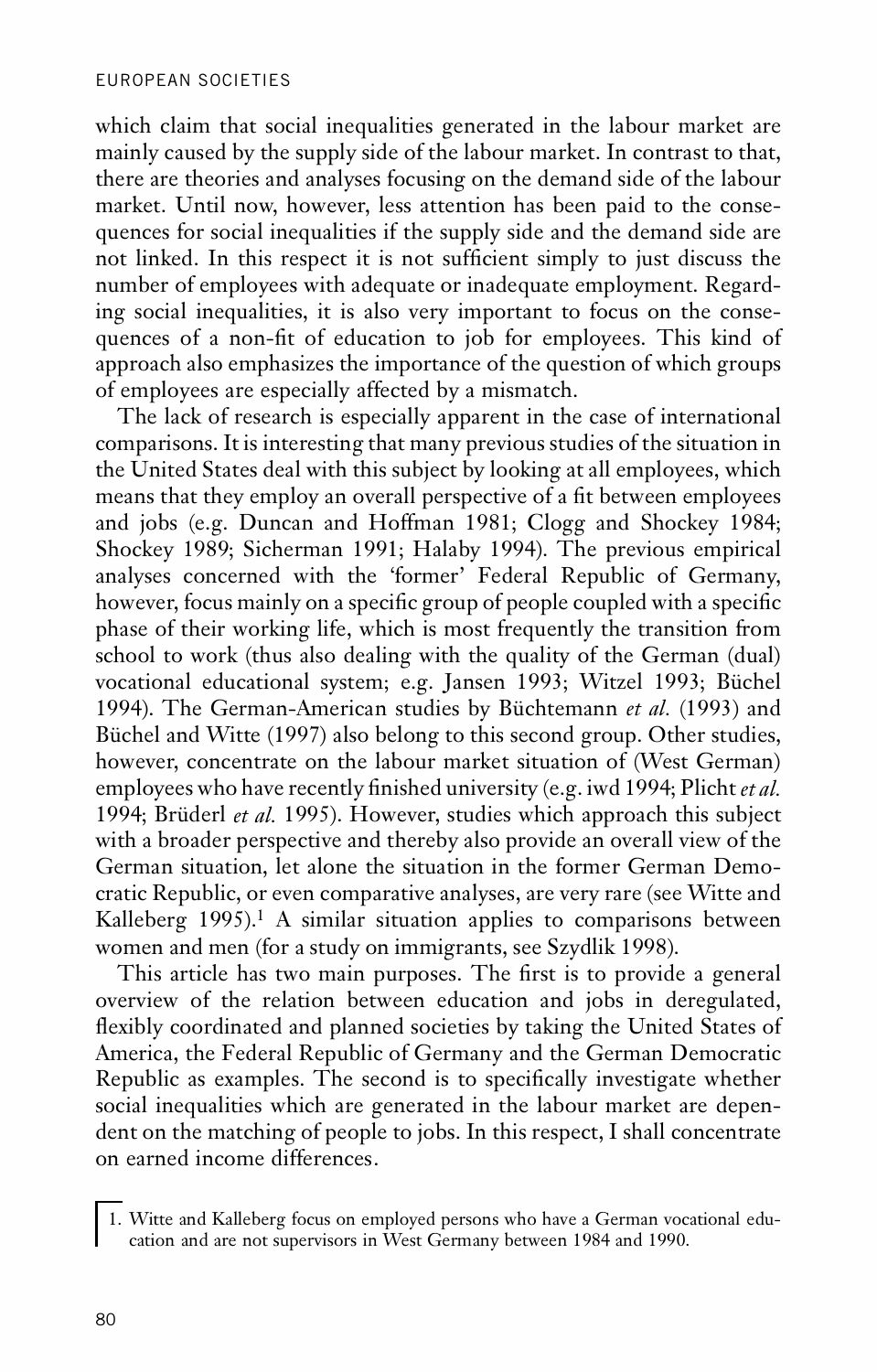#### **1 General models and hypotheses**

There are a number of reasons behind a (mis)match between education and employment. These reasons are partly intertwined, as are some of the theoretical approaches that can be applied to this question, and which yield general hypotheses for the following empirical analyses.

Starting with *human capital theory* (Schultz 1961; Mincer 1974; Becker 1975), one could argue that a discrepancy between education and job is only a temporary phenomenon if it occurs at all, implying that, in the long run, there should be a fit between acquired and required qualifications. For example, a greater supply of qualified workers would be likely to decrease their incomes, whereupon the companies would adjust their pro duction in order to employ more qualified workers (Duncan and Hoffman 1981; see also Sicherman 1991; Bills 1992). At the same time, rational profit-oriented individuals would invest only in human capital which is likely to yield the highest returns. However, even for rational, profitoriented individuals it may be rather difficult to foresee, at the beginning of their education, which qualifications will be in demand by the time they will have finished their education (for example, due to technological progress, changing production methods, economic cycles, as well as the number of people simultaneously starting the same course of education).<sup>2</sup>

The fit between education and job is likely to depend on the relation between all of the acquired and required qualifications. Hence, in the *job competition model* (Thurow 1975), the potential employees are seen as com petitors concerning the costs for further firm-internal training, meaning that the potential employee who is most successful in this respect will be employed first. On the one hand, this can lead to employees who are indeed overqualified for their jobs because it is likely that overqualified people need the shortest training period.

On the other hand, it may be assumed that these overqualified employees earn less than they would in an adequate job since they can use only part of their acquired qualifications directly.<sup>3</sup> This does not necessarily imply, however, that their additional qualifications are totally useless. Overqualified employees should be more likely to advance to better paid

<sup>2.</sup> Hence, it may be assumed that there is greater competition for the better paid jobs, i.e. more individuals acquire the necessary qualifications than can be employed.

<sup>3.</sup> 'Since this allocation is based on available supplies of both individuals and jobs, workers may possess more education and skills than their jobs require. In other words, employ ers may be unable or unwilling to fully utilize the education and skills of their workers' (Rumberger 1987: 26). In this context, Jovanovic (1979; see also Petersen and Spiler man 1990) also talks about a possible strategy of employers: employees who are not easily laid off are put into jobs for which they are overqualified in order to get them to quit their jobs.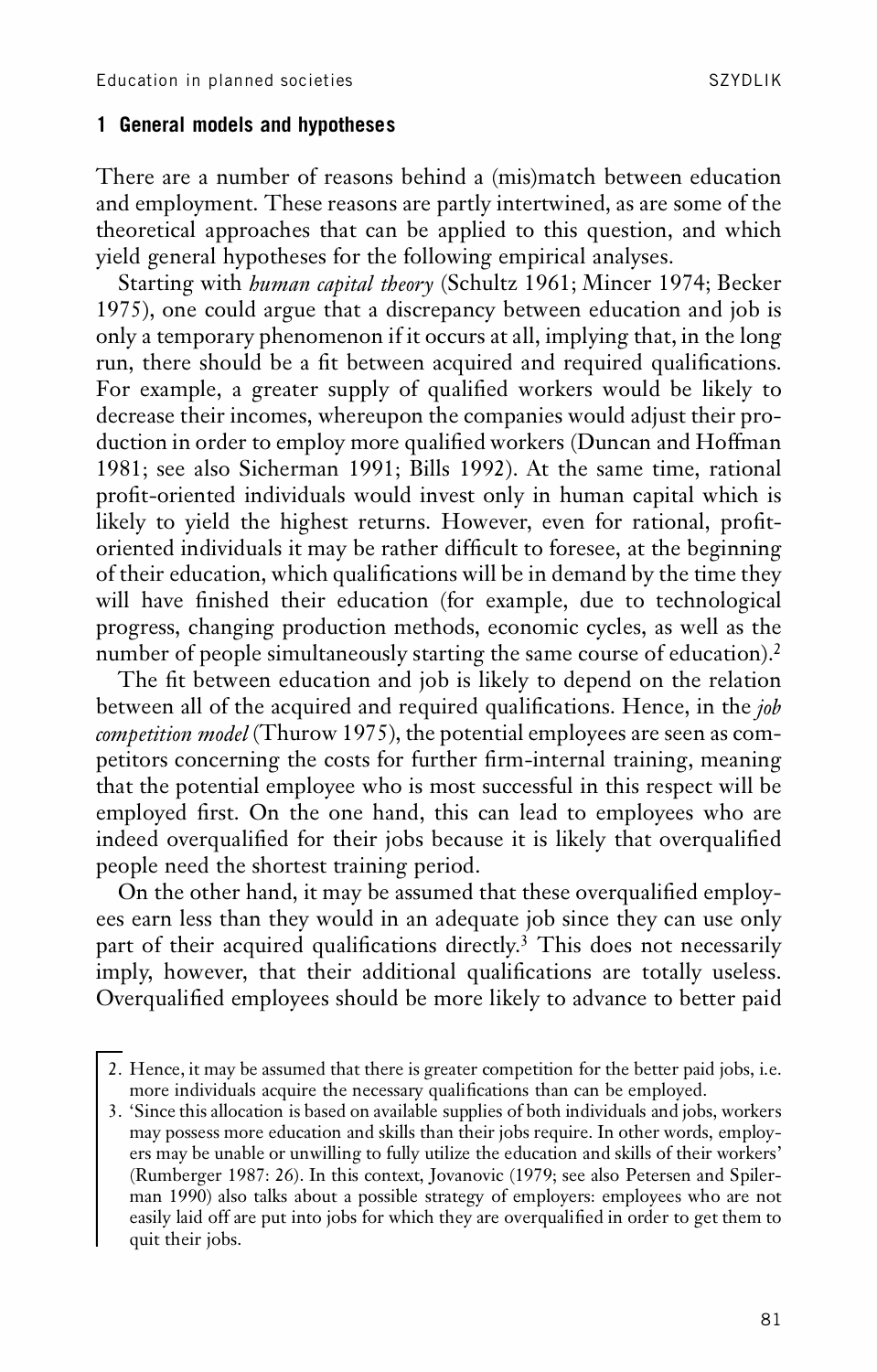positions. For example, employees with a university degree who work at a job 'only' requiring a vocational education might receive higher wages than employees with a vocational education who are adequately employed. Income analyses explicitly dealing with overqualification prove that additional qualifications still yield interest, though to a smaller degree (see Duncan and Hoffman 1981; Rumberger 1987; Hartog and Oosterbeek 1988; Shockey 1989; Schwarze 1993; Witte and Kalleberg 1995). At the same time, it may be assumed that overqualified employees whose job is still relatively similar to the one they were trained for make more money than if there were little or no similarity.

*Segmentation theory* (e.g. Doeringer and Piore 1971; Lutz 1987; Sengenberger 1987; Szydlik 1990) also offers a number of hypotheses which can be applied to the issue of matching people and jobs. It may be assumed that the secondary, 'unstructured' segment, with its low quali cation requirements, includes a large number of overqualified employees. As most Germans have had a vocational education, this might apply especially to the German case. It would probably be extremely difficult for these employees to change to an adequate job (i.e. the primary labour market segment).

Due to firm-internal career ladders, it may be assumed that shorter tenure is often accompanied by overqualification. Employees in the socalled entry ports of the 'firm-internal' segment are not likely to be able to meet these higher requirements right away. Thus, their chance of attaining a position adequate to their education would not increase until they had worked in the same company for some time. On the one hand, this is due to the necessity of attaining firm-specific knowledge and abilities. This is a good example of human capital theory and demand oriented theories tting with each other. In principle, this assumption also goes along with the human capital theory (see Sicherman 1991; Bills 1992). On the other hand, overqualified employees usually do not advance to adequate jobs until their superiors advance as well or leave the company (see vacancy chain theory: White 1970, Sørensen 1977). Sometimes, it is even possible to achieve a formal underqualification by means of firminternal mobility regimes. For example, this might be the case if a position which formerly required a vocational education coupled with on-the-job training now requires a university degree. At the same time, shorter tenure might accompany overqualification because the employees concerned might work in the unstructured segment with its low qualification requirements and its high turnover rates.

Last but not least, it may be assumed that women are more likely to be affected by a mismatch than men. Among some of the reasons might be interruptions to employment through raising a family coupled with a dequalification (due to qualifications not having been used), the shift of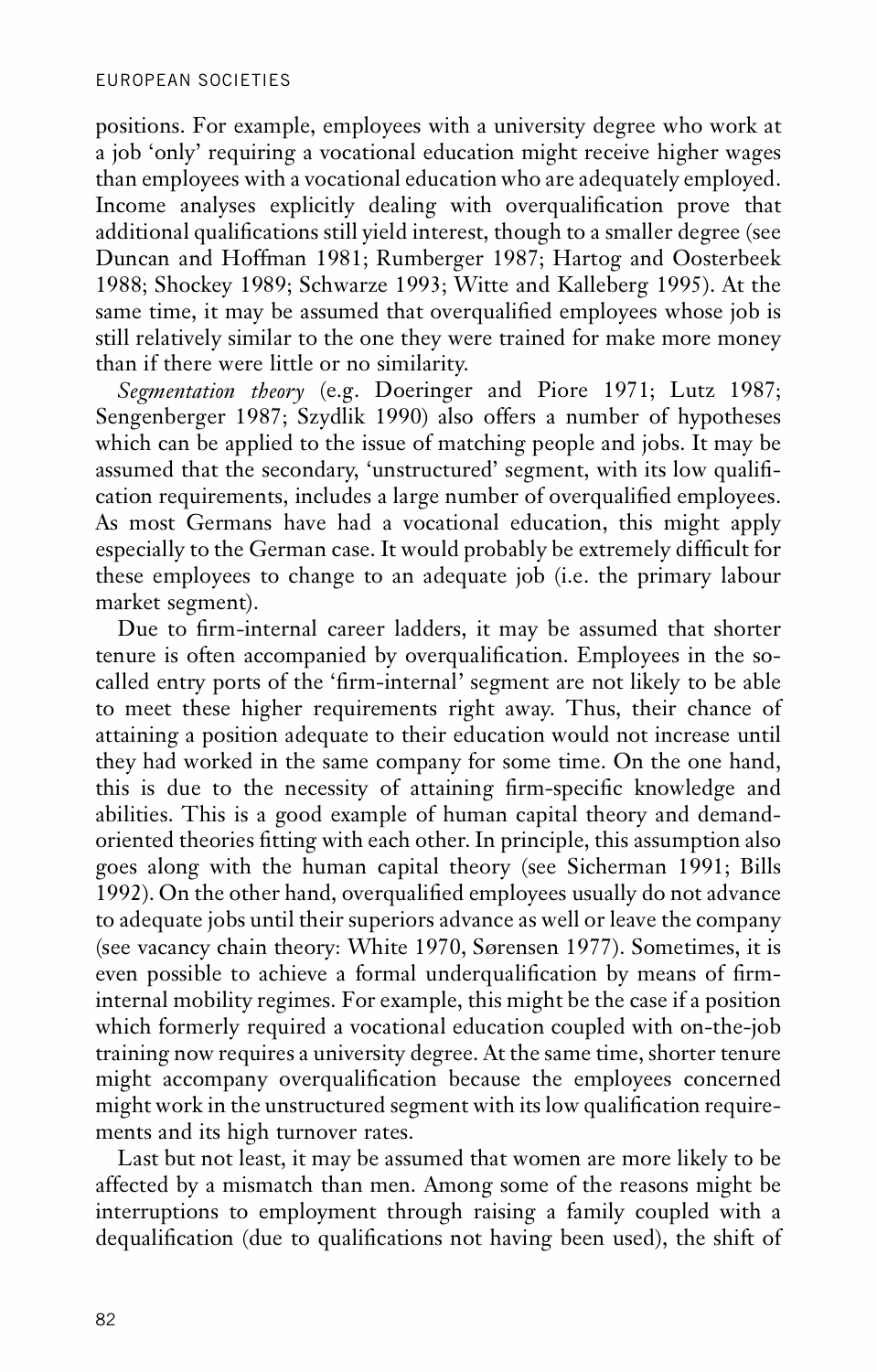jobs into 'low wage countries' (for example, the tailoring industry), vocational segregation and labour market discrimination. A similar situation applies to ethnic minorities.

To sum up, based on the arguments developed in this section and the available datasets, the following hypotheses will be tested by the empiri cal analyses. (1) In contrast to assumptions of human capital theory, a considerable number of employees are overqualified for their jobs. (2) The number of inadequately employed people in a specific country not least depends upon the overall relation between acquired and required quali cations.  $(3)$  Shorter tenure is accompanied by higher overqualification rates, whereas longer tenure leads to a better fit of initial qualification and current job. Underqualification, although comparatively rare, is accompanied by longer tenure. (4) Women and ethnic minorities are more likely to be affected by overqualification. (5) Overqualified people earn less than their adequately employed colleagues. However, their additional qualifications will still yield interest, though to a smaller degree.

## **2** Fit of acquired and required qualifications in deregulated, flexibly **coordinated and planned societies**

Besides specific educational systems, the question to what extent different economic systems show similar or different allocation mechanisms is of special interest. In the competition between different economic systems, it is not only the educational regimes and the specific labour markets which play a signicant role but in particular the relation between these two. In this respect, a comparison between the United States, the 'former' Federal Republic of Germany and the former German Democratic Republic is likely to be especially informative. This is due especially to the fact that the three countries represent three different types of economic regimes, namely deregulated, flexibly coordinated and planned regimes.

Mayer (1997), referring to, among others, former publications by Soskice (1991) and Streeck (1992), differentiates between two distinct regimes of modern Western market economies. The general distinction between deregulated and flexibly coordinated corporate systems is based on the amount of trust involved in these systems. Deregulated societies such as the USA

are equipped with little advance of trust. . . . The state stays to a large extent outside the contractual relations between employees and employers. It does not assume much responsibility in the area of occupational training. Individual and firm investments in training are therefore small. There is no quality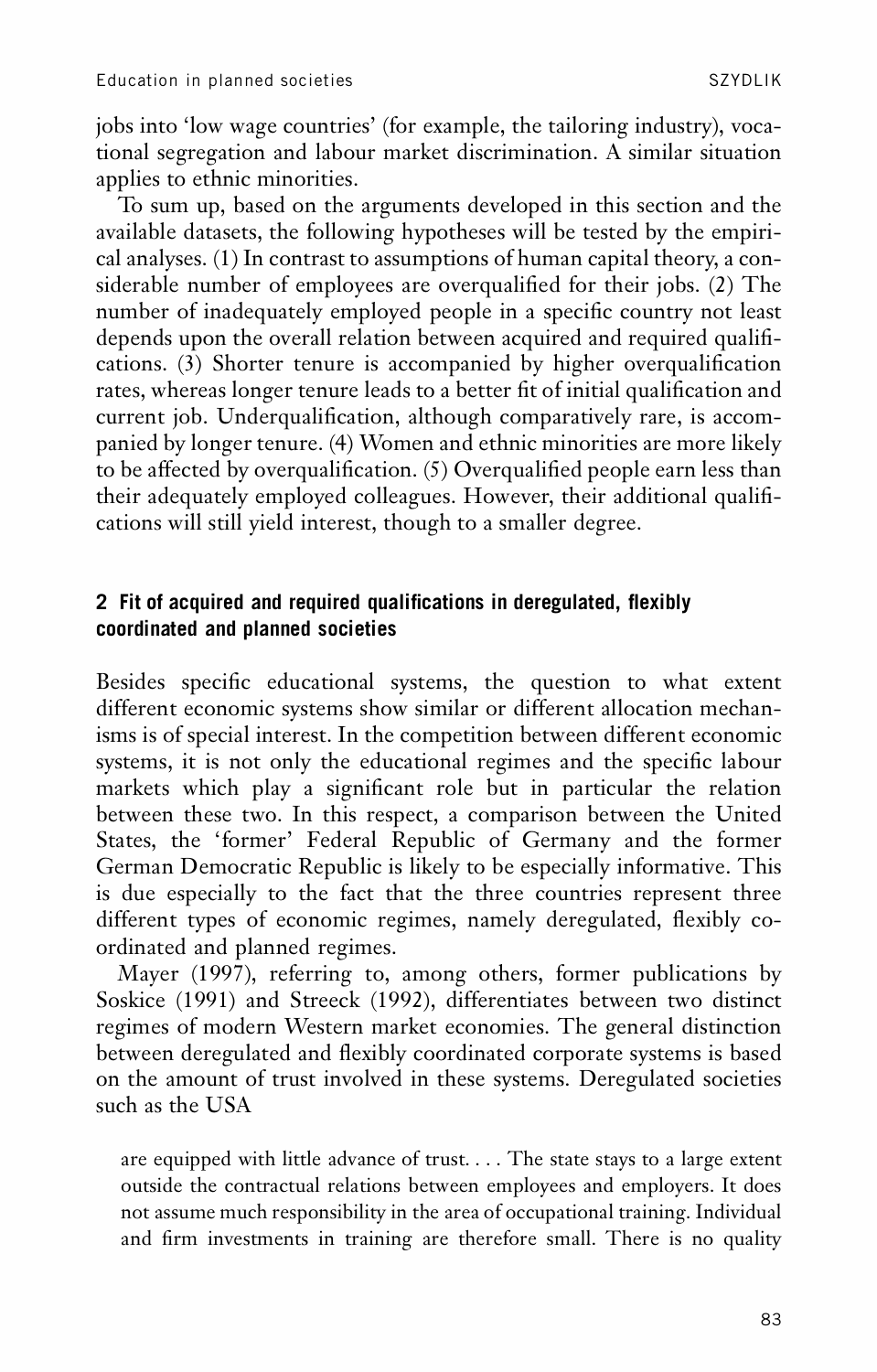standardization and there are no formal degrees and certificates which are accepted across firms.  $\dots$  The first jobs in the employment history are usually part of a search process and are, therefore, of a shorter duration. . . . Income trajectories . . . are closely attached to actual productivity.

(Mayer 1997: 219f.)

In contrast, flexibly coordinated societies, such as the FRG, are equipped with

stronger trade unions and a more active role of the state as an agent ensuring high trust relationships between union and employers' associations. . . . Indi vidual investments in training are possible because individuals can rely on ensuing employment and wage rewards. Conversely, companies are prepared to invest in training because they believe that those qualified employees whom they need will remain with the company after training.

(Mayer 1997: 221)<sup>4</sup>

Within this comparison, the educational and economic systems of the USA and that of the German Democratic Republic occupy opposite ends of a large continuum – with the Federal Republic of Germany being located in between these two. The American deregulated economy is clearly closer to the ideal of a free economy than the highly institutionalized and flexibly coordinated West German economy. And vice versa, in comparison to other former Eastern bloc countries, the East German economy comes closest to the ideal of a planned economy. For example, Hungary had experienced a greater degree of freedom at enterprise level since the end of the 1960s/beginning of the 1970s than the German Democratic Republic (see Deppe and Hoß 1989).

A comparison between the Federal Republic of Germany and the USA yields a number of differences which may eventually lead to the identification of specific causes, extents and consequences regarding the fit between education and employment. Looking at the differences between the economic systems examined, the following general hypothesis may be made: a higher degree of regulation of the educational and economic systems leads to a better fit of acquired and required qualifications. This is especially true if vocational education and employment are coordinated, e.g. by easily accessible information about future bottle-necks in specific vocations, by firm-based educational systems and by standardized vocational certificates. Thus, in general, it may be assumed that, as a result of the less regulated education system and the less formalized job require ments in the USA, there is a somewhat greater discrepancy between

<sup>4.</sup> Regarding the skill-labour nexus see also Boyer and Caroli 1993; Tessaring 1998.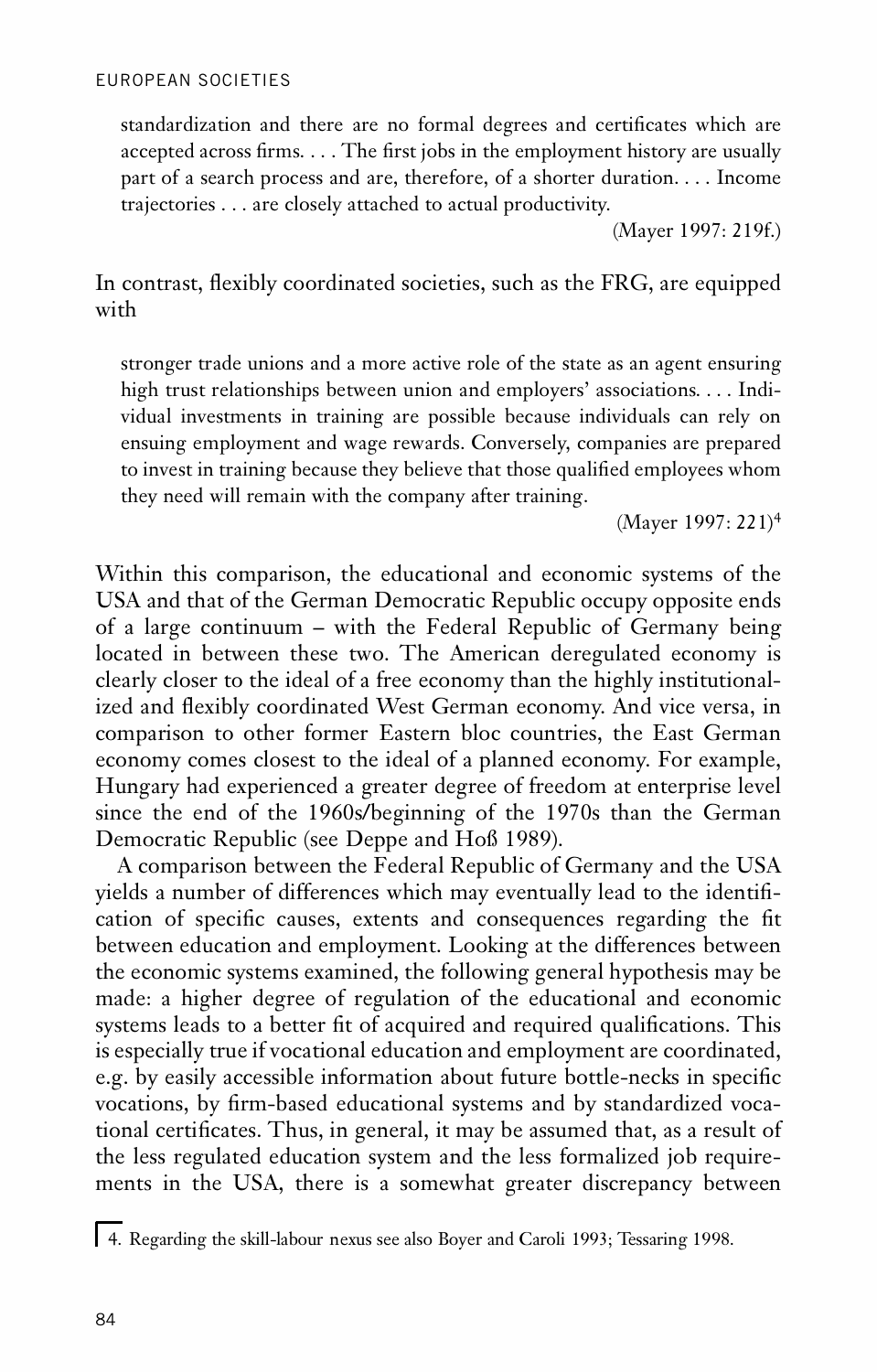formal qualifications and jobs in the USA than in the highly institutionalized FRG and in the GDR.

For example, in the GDR the individual had a lesser degree of freedom in choice of qualifications than in the FRG. The number of participants in the various courses of training was centrally defined. If there was a discrepancy between the number wanting to take up any given occupation and the number of places available, supply was matched to the demand. Schools often tried to 'push' future trainees into specific fields (see Klier 1990; Winkler 1990: 43ff.).<sup>5</sup> It may thus be assumed that investments in education can be made more efficiently in planned economies. The future application of these investments would be rather unpredictable in free market systems due to limited information. This means that those qualification redundancies which were caused by insufficient information should, in theory, have been less frequent in the GDR. Moreover, it may be argued that the slower economic development in the GDR made it easier to foresee what qualifications would be required in future (Trappe and Rosenfeld 1998; Solga and Konietzka 1999).

A signicant difference between Germany and the USA is the greater importance of on-the-job training as practised in the USA. Since the USA lacks a developed firm-based vocational educational system with standardized training regulations (such as in the FRG), the necessary qualifications often have to be learned directly on-the-job. This could result in specific consequences for the chances and the risks, respectively, of a (non-) fit during an individual's life course. Thus, within the West German dual education system, younger employees in particular should have a better fit since their vocational knowledge and abilities have only recently been gained – and hence they are not yet prone to be devalued by technological developments.<sup>6</sup> In the USA, however, it may be assumed that employees only attain an adequate job after a certain period of time. An American education which is not firm-based means that specific qualification requirements cannot be fulfilled without on-the-job training. Hence young high school graduates, for example, show a greater degree of job mobility between 'simple' jobs (Amirault 1992; Büchtemann *et al.* 1993: 510; Veum and Weiss 1993; see also Allmendinger 1989). That is, as long as they do not have any additional job-specific qualifications, many young Americans can hardly make use of their qualifications. It is only with the

<sup>5.</sup> Within the given framework, however, decisions concerning investments in education were also made individually.

<sup>6.</sup> Older West German employees may be particularly affected by technological develop ment (e.g. computers) or new production methods (i.e. lean production, lean manage ment), the extinction of occupations or their removal to Southeast Asia, not least because their education was completed a long time ago.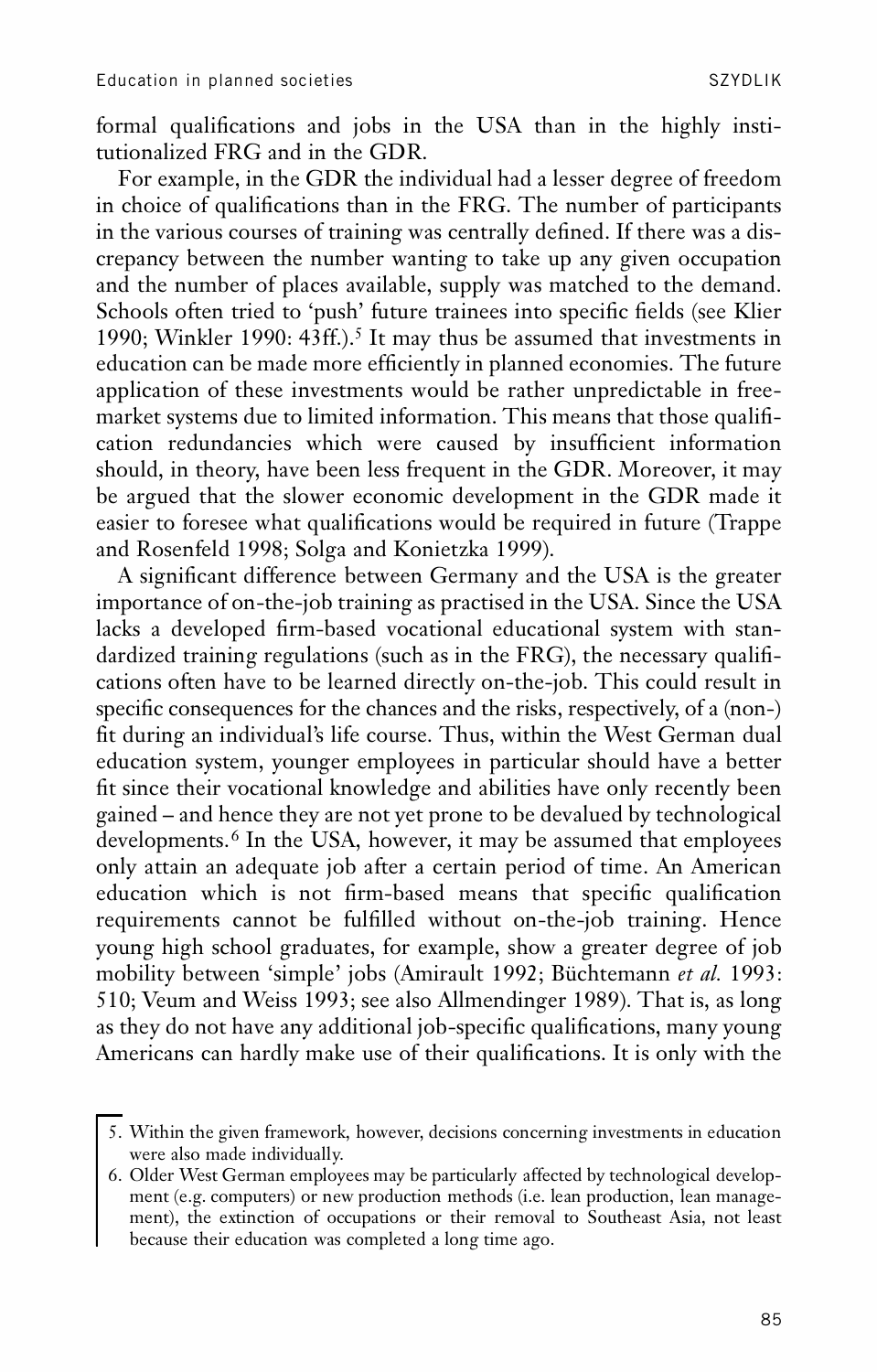aid of such additional qualifications that they have a chance of getting an adequate job.<sup>7</sup>

However, it is not only the differences in the educational systems which leads to the differences in the degree of inadequate employment between societies. Since Taylorist production methods are relatively widespread in the USA (Büchtemann *et al.* 1993: 516), there should be more jobs with low requirements in the USA in comparison to Germany. In other words, the secondary labour market segment in the USA should be larger than in Germany. Thus, on the one hand, there should be more overqualified employees in the USA, but on the other hand, there should also be more people with a lower formal qualification. Once again, on-the-job training is of special importance here.

The significance of system differences, however, does not refer only to the chance of being adequately employed. Indeed, the consequences of a (mis)fit are of special importance, not least in respect of social inequality. The following hypothesis may be made: in deregulated economies, in which formal education certificates play a minor role, the economic consequences of overqualification are greater for the employees than in flexibly coordinated systems, let alone planned economies. In addition, loss of income due to overqualification is likely to depend on the extent of redundant vocational knowledge and abilities. Employing a labour market segmentation framework, one may argue that income losses due to overqualification might be greater in the USA than in Germany. In the USA there are two distinct labour market segments, whereas the special vocational training system in Germany constitutes the basis for a medium, *fachspezifisches* segment. Thus, for example, in the USA overqualified employees with a college degree find themselves working in the relatively large secondary labour market segment, where they can hardly use their qualifications. In Germany, however, overqualified employees with a university degree are likely to work in the medium segment, where they can still use a relatively large part of their qualifications.

Thus, apart from the general hypotheses developed in the last section, the following country-specific hypotheses will be tested by the empirical

<sup>7.</sup> In the FRG and the USA, the median school-leaving age is 18 years. In the FRG, those students attending a lower secondary school (*Hauptschule*) usually leave school at 16, students attending an intermediate school (*Realschule*) at 17 and grammar school pupils at 19.5 years. In the USA, students generally finish high school at 18, although about 15 to 20 per cent are high school dropouts. The number of *Hauptschule* dropouts in the 'former' FRG was below 7 per cent in 1991 (Büchtemann *et al.* 1993; Kaufman and Frase 1990; BMBW 1992). For more detailed information on the German education system see e.g. Phillips 1995, and Witte and Kalleberg 1995. For a detailed comparison of West German and American vocational educational systems see Hamilton 1990, and Hamilton and Hurrelmann 1993.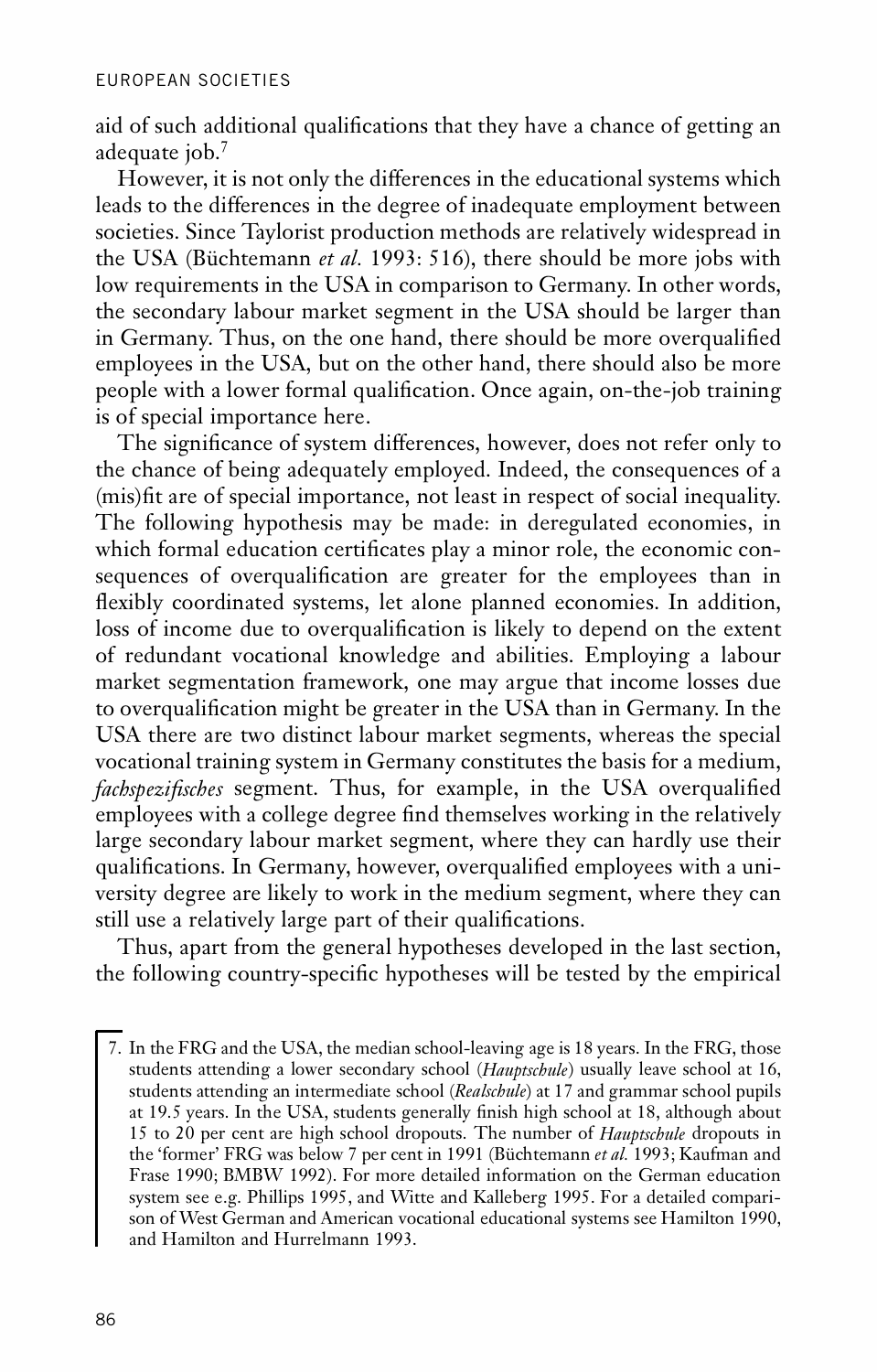analyses. (1) In the USA there is a higher number of overqualified as well as (formally) underqualified employees than in Germany. The highest number of qualified people with a fit of acquired and required qualifications is to be found in the GDR. (2) The highest number of jobs with low requirements can be found in the USA. (3) In Germany, a mismatch increases with age, whereas in the USA exactly the reverse occurs. (4) In the USA, income effects of overqualification are greater than in Germany.

## **3 Method**

Research on the fit of acquired and required qualifications is difficult enough when concentrating on only one country. It is even more difficult in the case of international comparisons. Four problems have to be solved. First, one has to define a fit-variable on theoretical grounds which is suitable for all the countries involved. Second, one has to find appropriate datasets. Third, one needs to create a fit-variable based on the first two steps. Fourth, one has to make several decisions on the individuals to be included.

The fit-variable: theoretical considerations

Previous operationalizations of the fit between employees and jobs may be divided into two groups. One approach determines the job require ments by looking at the occupation of the respondent and matching the mean qualification requirements from an outside source. Investigations for the USA often employ the *Dictionary of Occupational Titles* (DOT; e.g. Rumberger 1987; US Department of Labor 1972: 652) or the mean qualification level of the employees within each occupation (e.g. Clogg and Shockey 1984; Shockey 1989). The major disadvantage of this approach is that there are discrepancies between the mean requirements for the occupation and the specific requirements for the respondent's job (see Sicherman 1991: 118; Halaby 1994; Tessaring 1998).

The other approach uses information on job requirements reported by the respondents themselves (e.g. Duncan and Hoffman 1981; Sicherman 1991; Halaby 1994). Using this measure, the different job requirements of employees in the same occupation can be identified; thus one does not need to rely on aggregated data. It may be argued, of course, that the disadvantage of this approach is the reliance on the information provided by the respondents. The same argument, however, applies to all other variables (such as the acquired qualifications). Nevertheless, in my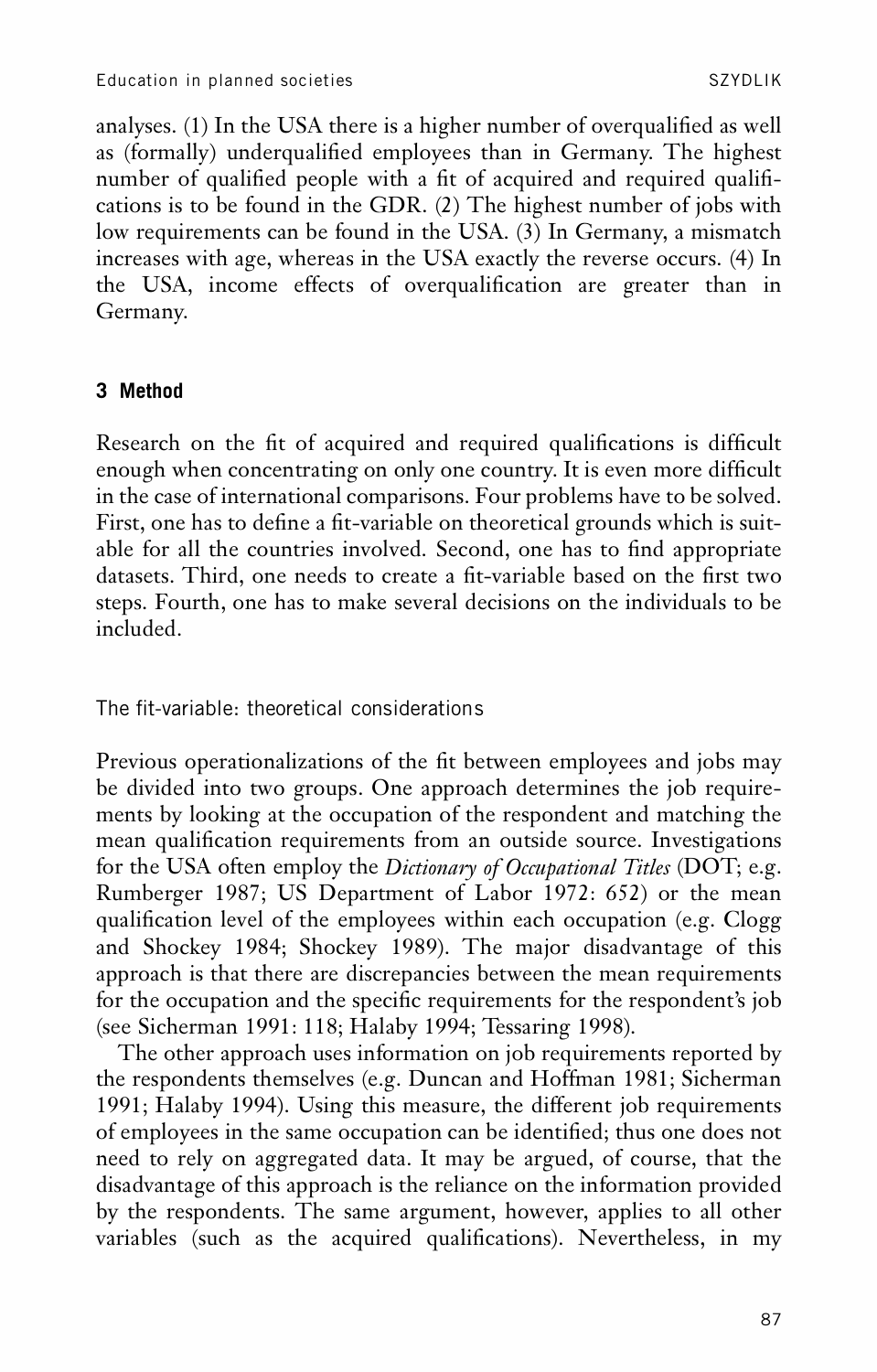opinion, the appropriate level of analysis is not occupation but the current job of the respondent.

When comparing different countries, two questions are of especial importance:  $(1)$  do the specific situations of the different countries allow a comparison at all, and (2) are the datasets and questionnaires which are available from these countries compatible with one another? Thus, in comparing the FRG, the GDR and the USA, not only the different edu cation systems but also the different labour market regulations and structures must be taken into account.

In principle, one might assume that 100 per cent of qualified employees are actually overqualified for their jobs. Nobody uses every single bit of the qualifications he or she acquired during his or her vocational training every day. In reality, acquired qualifications almost always exceed the typical job requirements. It thus makes sense to develop a threshold model of overqualification. Employees are only defined as being overqualified if their acquired qualification exceeds their job requirements to a specific degree. I thus differentiate between three qualification levels which correspond to three levels of job requirements. In this article the terms 'lower', 'medium' and 'higher' (acquired or required) qualifications often have to be used since, for example, a vocational education (which may be identified as a medium qualification in the FRG and the GDR) hardly exists in the USA. An employee is defined as being overqualified if his or her level of qualification is higher than his or her job requirement level. An employee is defined as being underqualified if his or her level of qualification is lower than his or her job requirement level. A fit of acquired and required qualification exists when the respondent's level of qualification corresponds with the required qualification level of the job.

## Data

Finding data on the proposed subject which are suitable for a comparison between Germany and the USA is extremely difficult. In my opinion, this is the main reason why so few international comparisons on the fit of acquired and required qualifications have so far been conducted. While most datasets offer information on acquired qualification, very few of them include information on job requirements at all and, if they do, the corresponding questions are hardly comparable from a cross-national point of view. The availability of corresponding datasets is also the main reason for the lack of cross-national, longitudinal research on this subject, which does not refer only to specific (younger) age groups.

The empirical analyses are based on data from the German Socio- Economic Panel (GSOEP) and the Panel Study of Income Dynamics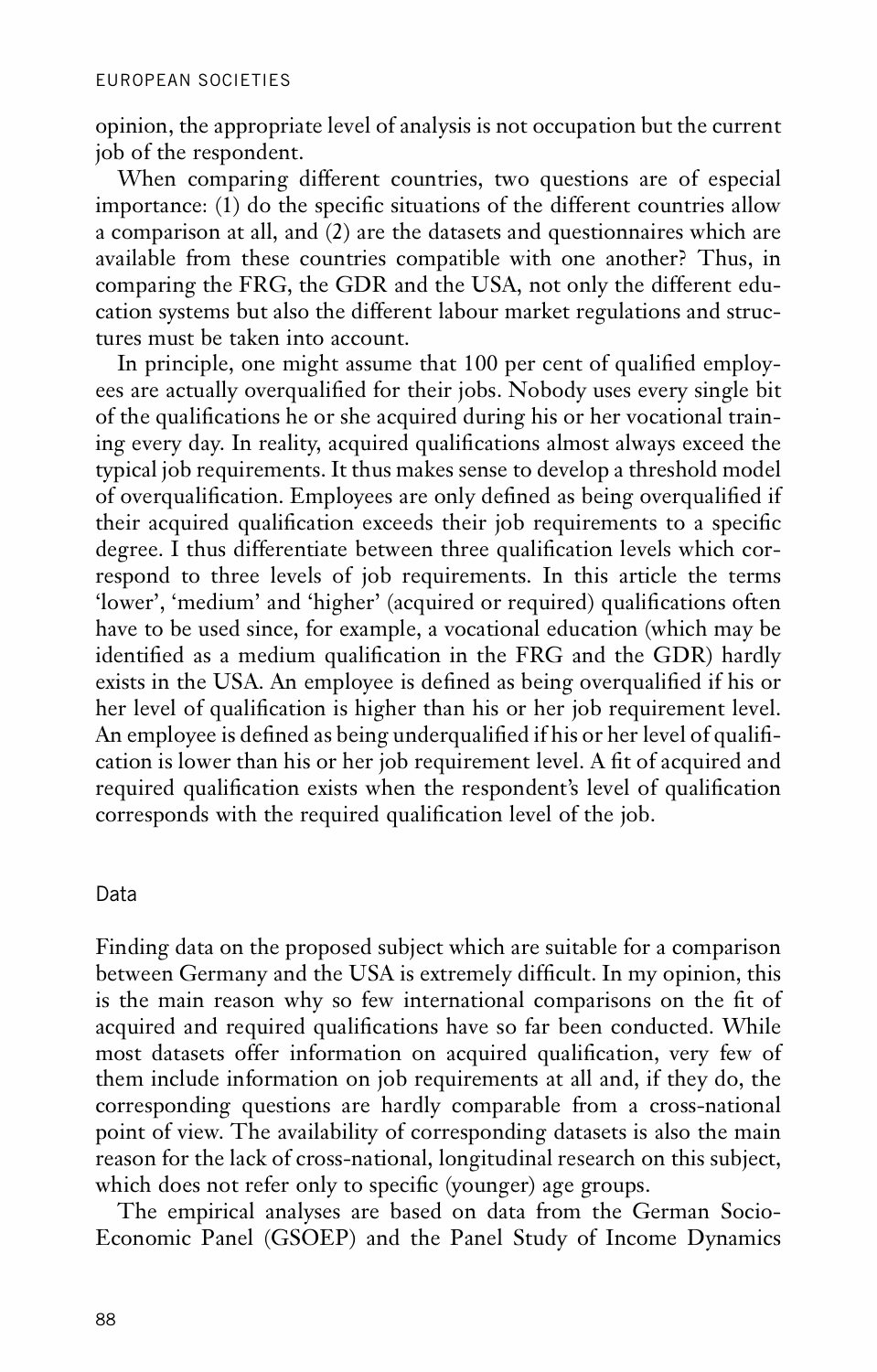(PSID). These are the best datasets currently available for conducting a cross-national comparison between Germany and the USA regarding the fit of acquired and required qualification. Due to database restrictions of the PSID, the analyses for the USA are based on the year 1985, which is the eighteenth wave of the PSID. For both the FRG and the GDR, the analyses are based on the year 1990, which is the seventh wave of the GSOEP-West and the first wave of the GSOEP-East.

The German Socio-Economic Panel (see Burkhauser *et al.* 1997) is a wide-ranging representative, longitudinal study of private households in Germany. For the 'former' Federal Republic of Germany (including West Berlin), information on individuals, families and households has been collected since 1984. The GSOEP-West started with 12,290 respondents in 5921 households. Since then, the same individuals and households have been interviewed once every year. As early as June 1990, that is, before the currency, economic and social union of 1 July 1990, the survey was extended to include the territory of the former GDR (GSOEP-East). The first wave of the GSOEP-East (all in all 4453 respondents) does not represent a perfect baseline in the sense of a basic survey in a stable planned economy system. But Schwarze (1991: 205) concludes: 'Hence the income generating process has not changed significantly in the first three-quarters of the year after the fall of the Wall'.

The Panel Study of Income Dynamics was started in 1968 at the Institute for Social Research in Ann Arbor, Michigan. Like the GSOEP, the study is a household panel (see Hill 1991). In 1968, information about some 18,000 individuals was gathered (4802 people were interviewed directly). When the analyses were done, questions concerning the fit between acquired and required qualifications which correspond with the GSOEP were addressed only in the surveys of 1978 and 1985. In this article, the eighteenth wave of the PSID is used, that is, the one conducted in 1985. In this wave 7032 heads of households were interviewed as well as (for the second time since the establishment of PSID) their wives or female partners.

The fit-variable: operationalization

The required level of qualification is based on the following GSOEP question: 'What kind of education does one usually need for the job you are doing?' The possible answers are: 'no special qualification necessary'; 'only a short instruction on the job'; 'a longer period of training in the firm'; 'attending special courses'; 'a completed vocational training', or 'a university degree'. The first four answers are combined when generating the fit variable. The PSID asks: 'How much formal education is required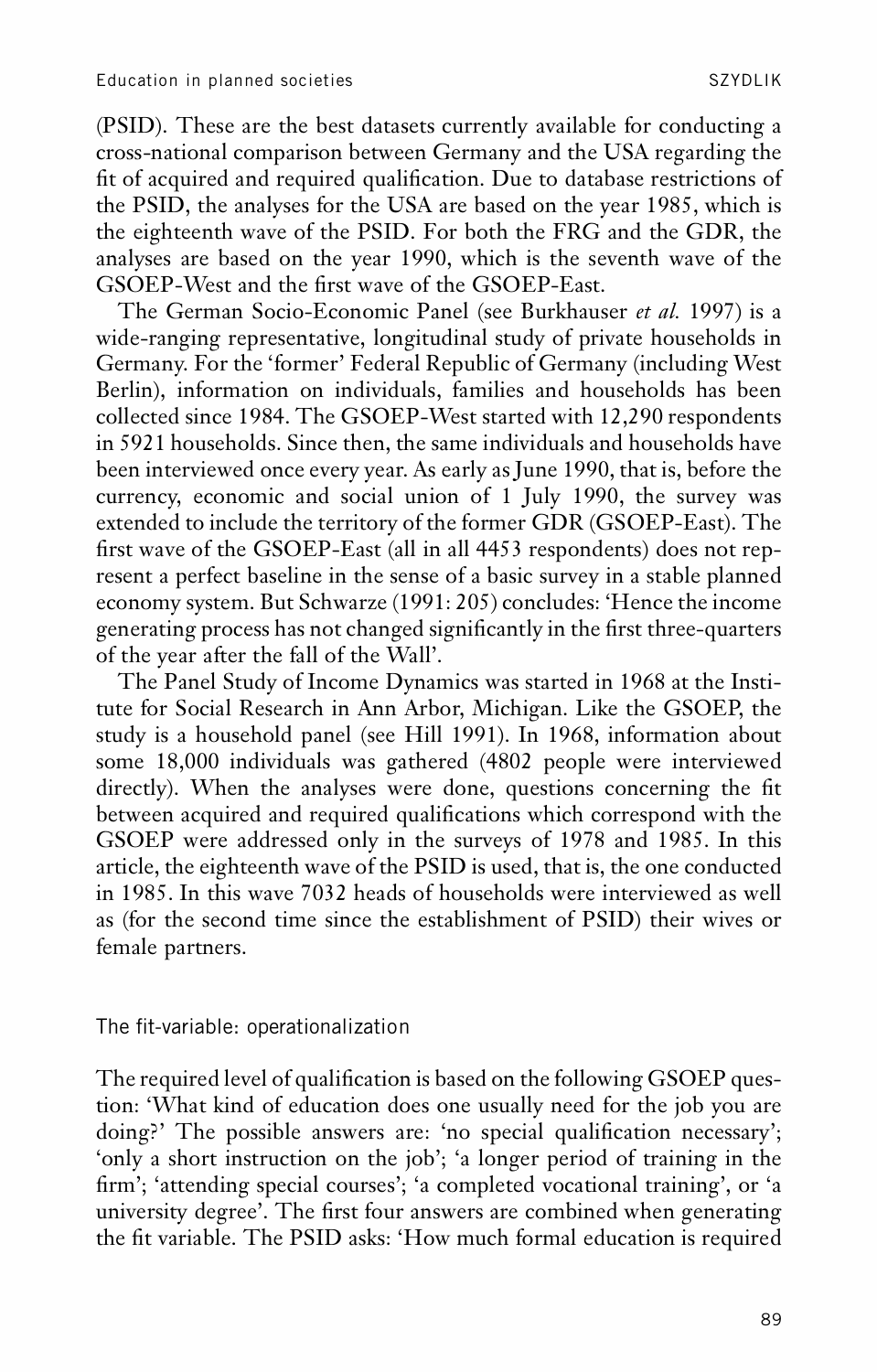these days to get a job like yours?'.<sup>8</sup> The possible answers lie between '0–5 grades' and 'college, advanced or professional degree'.

The fit-variable employed here is based on the educational degrees of the employees as well as on the qualification requirements of their corresponding jobs. The primary goal is to develop a variable for the three countries as well as for the two datasets which, as far as possible, is based on the same operationalization criteria. There are three categories for each country (FRG, GDR, USA): (1) basic qualification; (2) completed vocational training (GDR and FRG) or high school diploma plus vocational training or attending college without a degree or associate degree (USA) and (3) university degree (GDR and FRG) or college degree (USA).

Respondents are then assigned to one of four categories (Table 1):

- <sup>= a</sup> '*Fit: Basic qualification*': These people are neither vocationally trained nor did they attend a college/university, and their job does not require either of the two.<sup>9</sup>
- =<sup>b</sup> *'Fit: Qualification'*: These employees have a fit of acquired and required qualification as well. But these people have a special qualification (which goes beyond the basic abilities and knowledge of the first category), and they also work on jobs where they need such training.
- > 'Overqualification': The employees in this category are overqualified for their jobs. They have special qualifications. However, they can hardly or not at all use them in their jobs.
	- 8. One might argue that GSOEP respondents would tend to assume in their answers to this question that it referred to the qualification requirements needed to do the job rather than to the requirements necessary to get the job. However, since certificates are less important in the USA and since in the USA hiring tends to be based on actual (prospective) performance, the difference between qualication requirements needed to get the job and the qualifications used on the job should not be that great. Nevertheless, when interpreting the empirical results one has to keep in mind that if one could use exactly the same question for the international comparison, one would expect to see a higher number of overqualified employees in the USA and a lower number of overqualified employees in the FRG – which would lead to even greater differences between the two countries than indicated in this article.
	- 9. I did not further differentiate the lowest qualification category for the USA (e.g. in high school dropouts and people with a high school degree) because of the following three reasons. First, the goal was to identify vocational qualifications which go beyond a basic general education. Second, employing a cross-national perspective and taking Germany as a reference, a high school degree reflects more of a basic than a medium qualification (and job requirement) category. Third, if one split up the lowest qualification/job requirement category for the USA, one would also have to differentiate between German jobs which do not require a secondary school certificate and those which do. However, such a differentiation is not possible with the GSOEP.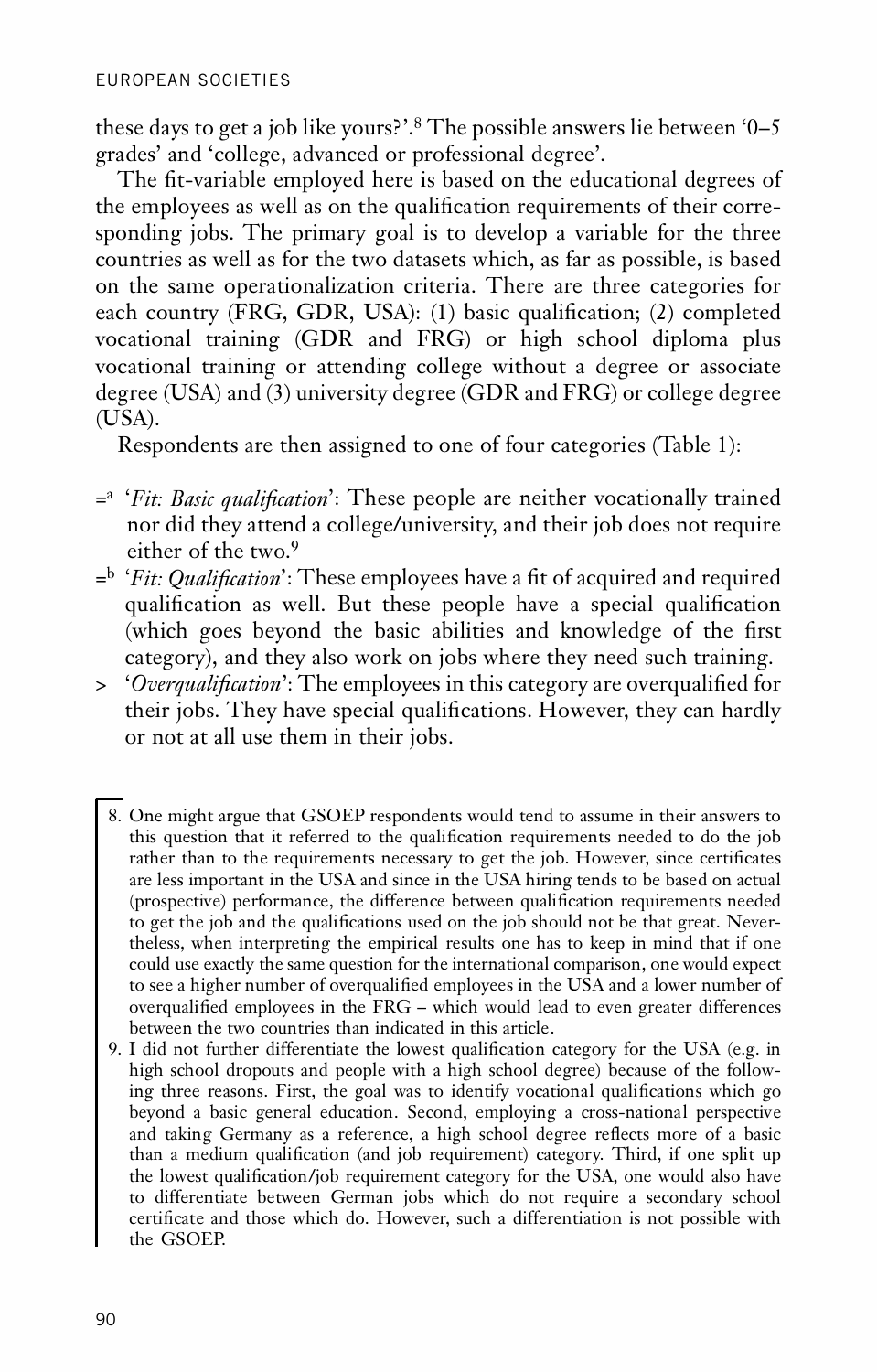$\langle$  '*Underqualification*': These employees are underqualified for their jobs; that is, they have a lower level of qualification than their job requires.<sup>10</sup>

|                                  | Job requirements       |                                      |                               |
|----------------------------------|------------------------|--------------------------------------|-------------------------------|
|                                  | Basic<br>qualification | Vocational training/<br>some college | <i>College/</i><br>university |
| Qualification                    |                        |                                      |                               |
| Basic qualification              | $=$ a                  |                                      | $\,<$                         |
| Vocational training/some college | $\mathbf{I}$           | $=$ b                                |                               |
| College/university               |                        | $\gt$                                |                               |

#### **TABLE 1.** Operationalization of the fit-variable

*Notes*

=: Education equals requirements

<: Person is underqualified

>: Person is overqualified

### Sample

The empirical analyses for the FRG, as well as for the GDR and the USA, are based on the individuals who were employed at the time of the survey. Self-employed persons are excluded because they represent a special group in respect of the match between their acquired and required quali cations. Apprentices are also excluded, in order to avoid an increase in the number of underqualified people by counting people who are currently working on jobs they are in fact training for.

Furthermore, only European Americans and African Americans, and Germans are included in the study (that is, immigrants in Germany are excluded here; see Szydlik 1998). Although the number of Latino and Asian Americans in the USA has been increasing steadily over the last few years, neither of these groups could be included here due to the insufficient number of cases in the PSID (see Hill 1991: 3).

10. One might ask how underqualified people are able to do their jobs. In most cases, underqualified people who are able to keep their jobs are likely to be those who have a lower formal qualification but who have been promoted to their job through a career ladder system and/or by further education and on-the-job training. For example, in Germany employees with a vocational training might work on a job which 'only' required a vocational training when they got the job, but which in the meantime requires a university degree.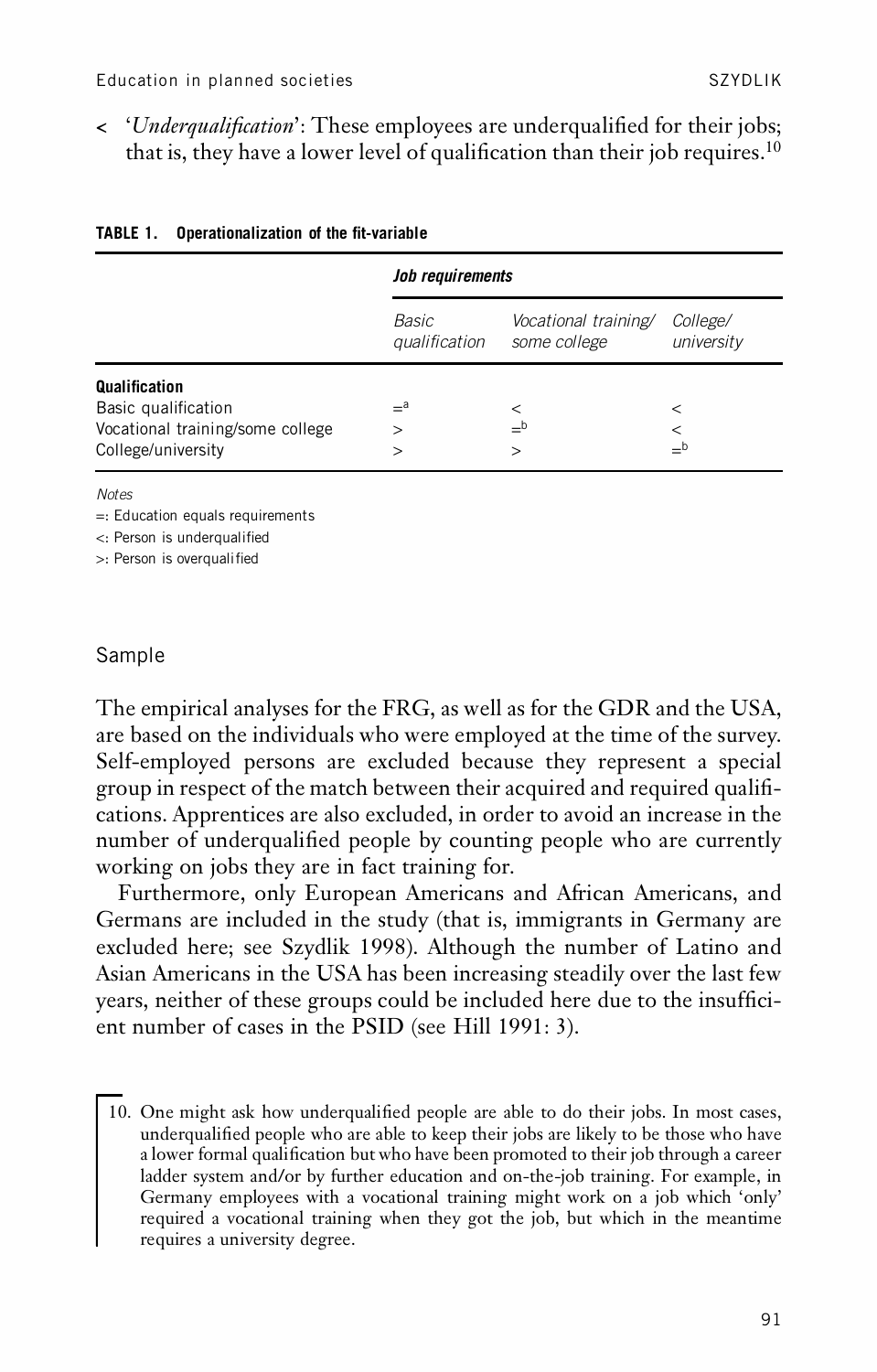## **4 Results**

Table 2 shows the corresponding percentages of employees with a basic qualification, with a medium qualification and with a college or university degree. Thus each of the columns adds up to 100 per cent. There is a differentiation between acquired and required qualifications (the two columns for the single countries are each based on the same respondents).

As expected, compared to the GDR and the FRG, the percentage of employees with a higher education is signicantly lower in the USA. Thirty-six per cent of the American employees have only a high school diploma (i.e. they attended school for twelve years: see n. 8). In the German Democratic Republic, however, only 3.5 per cent of the employees had no vocational training or university degree. In the case of West Germans this applies to nearly 5 per cent.

At the same time, Table 2 shows that there is an obvious discrepancy between all of the acquired and all of the required qualifications in all three countries, implying that the requirements are lower than the qualifications. However, this is less true of the highest degrees. In the case of college and university degrees, the relation between supply and demand is roughly counterbalanced. There are differences, however, in the case of the medium categories. The largest differences can be found in the USA.

By way of further analyses, which are not shown here, it is determined which jobs employees with the corresponding qualifications are employed in. Once again, the most striking differences may be seen in the medium category. In the USA there are relatively few employees with vocational training or who have attended college but did not receive a degree who are adequately employed. These results reflect the fact that, compared to the qualifications acquired within the West German dual system, the qualifications acquired outside the job setting in the USA may be applied

|                                                                | FRG                 |                      | GDR                |                     | USA                  |                      |
|----------------------------------------------------------------|---------------------|----------------------|--------------------|---------------------|----------------------|----------------------|
|                                                                |                     | Acquired Required    | Acquired Required  |                     | Acauired             | Reauired             |
| Basic qualification<br>Training/vocation<br>College/university | 5.1<br>81.6<br>13.4 | 36.8<br>50.6<br>12.6 | 3.5<br>87.9<br>8.5 | 27.0<br>65.6<br>7.3 | 35.5<br>38.2<br>26.2 | 56.1<br>16.1<br>27.8 |
| n                                                              | 3188                | 3188                 | 2946               | 2946                | 3944                 | 3944                 |

#### *Database*

German Socio-Economic Panel West (GSOEP-West; wave 7: 1990); German Socio-Economic Panel East (GSOEP-East; wave 1: 1990); Panel Study of Income Dynamics (PSID; wave 18: 1985). Weighted results, own calculations.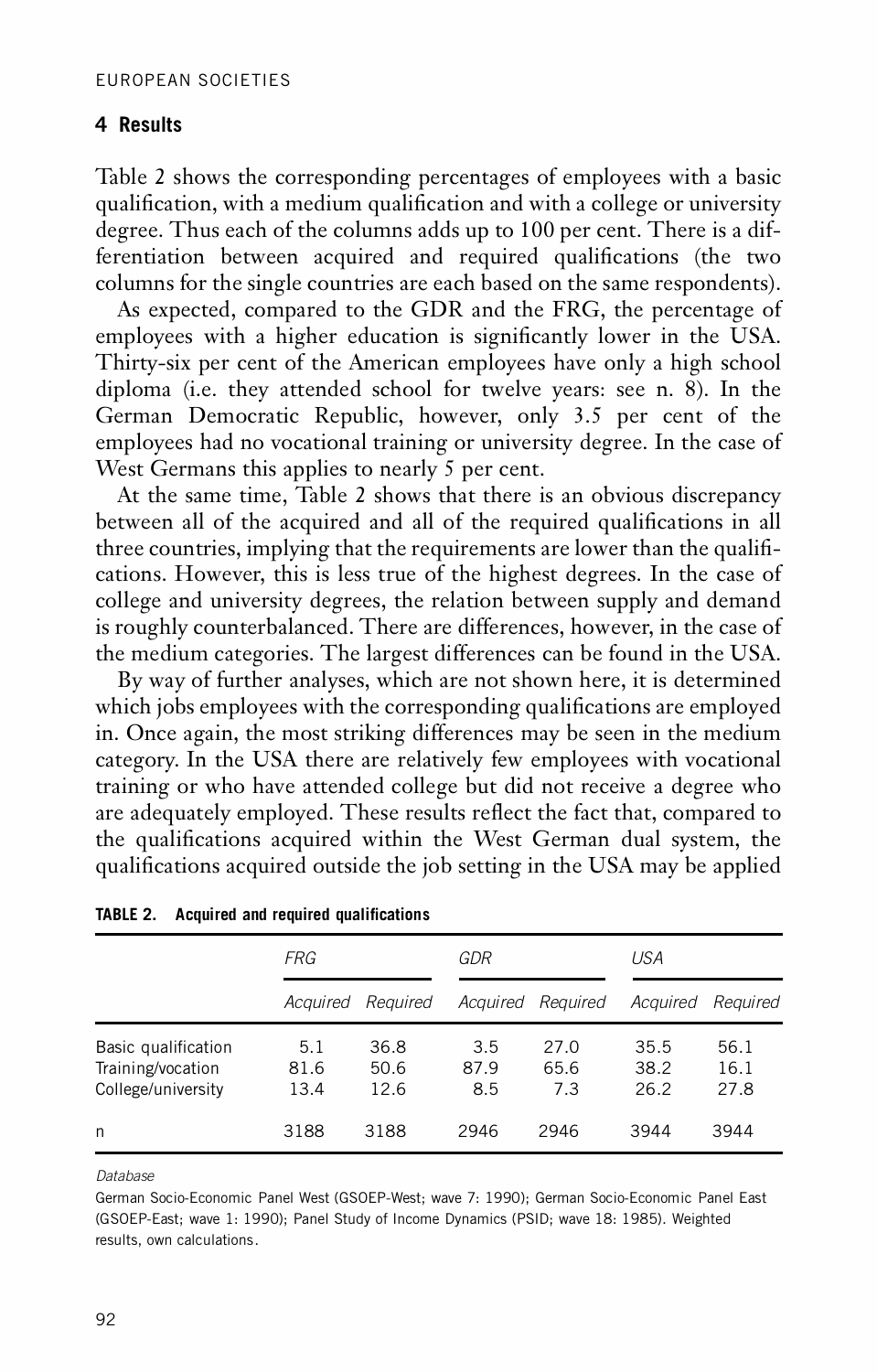to a lesser degree to current job requirements. At the same time it is con firmed that American job requirements place less value on formal educational degrees than is the case in the FRG and the GDR. About 15 per cent of American employees with a medium qualification work in a job which actually requires a college degree. The higher percentage of formal underqualification in the USA is also explicitly documented in Table 3.

Table 3 shows the percentages of overqualified, underqualified and adequately qualified employees in the 'former' FRG, the GDR and the USA. In the case of the USA, there is a differentiation between European Americans and African Americans. Differentiations have also been made between all employees and qualified employees, as well as between women and men. The largest proportion of people with a fit between acquired and required qualifications could be found in the GDR. This supports the

|                                                                                           |                            |                            | <b>USA</b>                   |                             |  |
|-------------------------------------------------------------------------------------------|----------------------------|----------------------------|------------------------------|-----------------------------|--|
|                                                                                           | <b>FRG</b>                 | GDR                        | European<br>Americans        | African<br>Americans        |  |
|                                                                                           |                            |                            | All employees                |                             |  |
| Fit: basic qualification<br>Fit: qualification<br>Overgualification<br>Underqualification | 4.9<br>59.4<br>33.8<br>1.9 | 3.2<br>70.6<br>25.2<br>0.9 | 29.6<br>33.5<br>26.1<br>10.7 | 44.9<br>19.9<br>30.9<br>4.3 |  |
|                                                                                           |                            |                            | Qualified employees          |                             |  |
| Fit: qualification<br>Overgualification<br>Undergualification                             | 62.6<br>35.6<br>1.8        | 73.2<br>26.2<br>0.6        | 51.0<br>39.7<br>9.3          | 37.0<br>57.3<br>5.7         |  |
|                                                                                           |                            |                            | Qualified employees: women   |                             |  |
| Fit: qualification<br>Overqualification<br>Undergualification                             | 59.4<br>39.5<br>1.1        | 71.0<br>28.5<br>0.5        | 49.3<br>41.2<br>9.5          | 38.5<br>55.7<br>5.8         |  |
|                                                                                           |                            |                            | Qualified employees: men     |                             |  |
| Fit: qualification<br>Overqualification<br>Undergualification                             | 64.8<br>32.9<br>2.3        | 75.1<br>24.2<br>0.7        | 52.4<br>38.5<br>9.1          | 34.4<br>59.9<br>5.7         |  |
| $n$ (all)<br>n (women)<br>$n$ (men)                                                       | 3182<br>1349<br>1833       | 2926<br>1401<br>1525       | 2539<br>1214<br>1325         | 1405<br>789<br>616          |  |

#### **TABLE 3.** Fit of acquired and required qualifications

*Database*

German Socio-Economic Panel West (GSOEP-West; wave 7: 1990); German Socio-Economic Panel East (GSOEP-East; wave 1: 1990); Panel Study of Income Dynamics (PSID; wave 18: 1985). Weighted results, own calculations.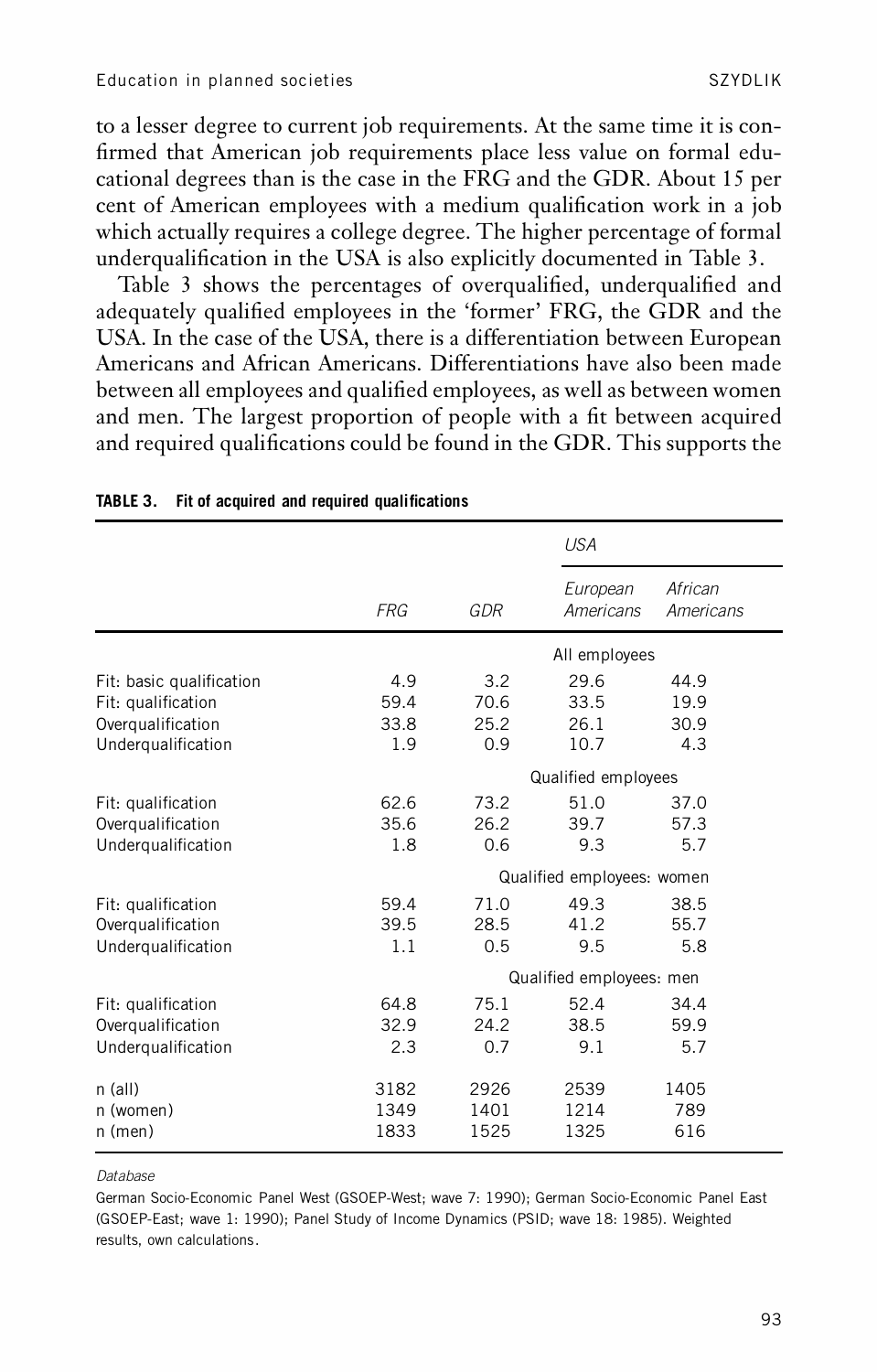hypothesis that a planned economy such as that which existed in the GDR is accompanied by a better fit between education and job. If the available qualifications are centrally matched with the demands, there should be fewer redundant qualifications due to information deficits or due to pupils or parents who do not make decisions according to a rational profitoriented calculation (Szydlik 1994).

The USA has the smallest fit between education and labour market.<sup>11</sup> The difference between the USA and the two German countries becomes especially apparent when looking at the qualified employees. According to these analyses, 40 per cent of qualified European American employees are overqualified for their jobs. In the case of African American employees, this number is even greater, at almost 60 per cent. Compared to the USA, the 'former' FRG and the GDR show a significantly better use of the available qualifications. $^{12}$ 

Concerning the differentiation between women and men, there is no clear picture. According to these results, compared to their male counterparts, qualified European American women as well as women in the FRG and in the GDR are all disadvantaged in regard to the applicability of their qualifications. The reasons for this might include employment interruptions coupled with a dequalification (due to qualifications not being used) as the result of raising a family, the shift of jobs into 'low wage countries' (e.g. the tailoring industry), vocational segregation as well as labour market discrimination.

However, this situation is reversed for African American women. This may be due to occupational segregation of women and men. Where African American women have better chances of better jobs than African American men (such as in teaching, nursing and clerical work) they have better chances of obtaining adequate employment (see Reskin and Padavic 1994). Nevertheless, both female and male African American employees have a much greater risk of being overqualified than female and male European American employees. One important reason for this is the fact that African Americans are much more frequently employed in simple jobs

- 11. For empirical analyses of corresponding developments in the USA see, e.g. Rumberger 1981; Cappelli 1993.
- 12. One might argue that a difference of four percentage points is not that great. However, this difference represents rather a conservative estimate. First, one has to bear in mind that the PSID question underestimates the extent of actual overqualification in the USA (see above). Second, when the fit-variable for the FRG is operationalized using vocational degrees and not vocational knowledge and abilities, and when, in addition, some cases are excluded due to a comparison with the answers of the GSOEP participants regarding their vocational position, then the number of overqualified West German employees with vocational training in the year 1993 is reduced to below 29 and 26 per cent respectively (see Szydlik 1996).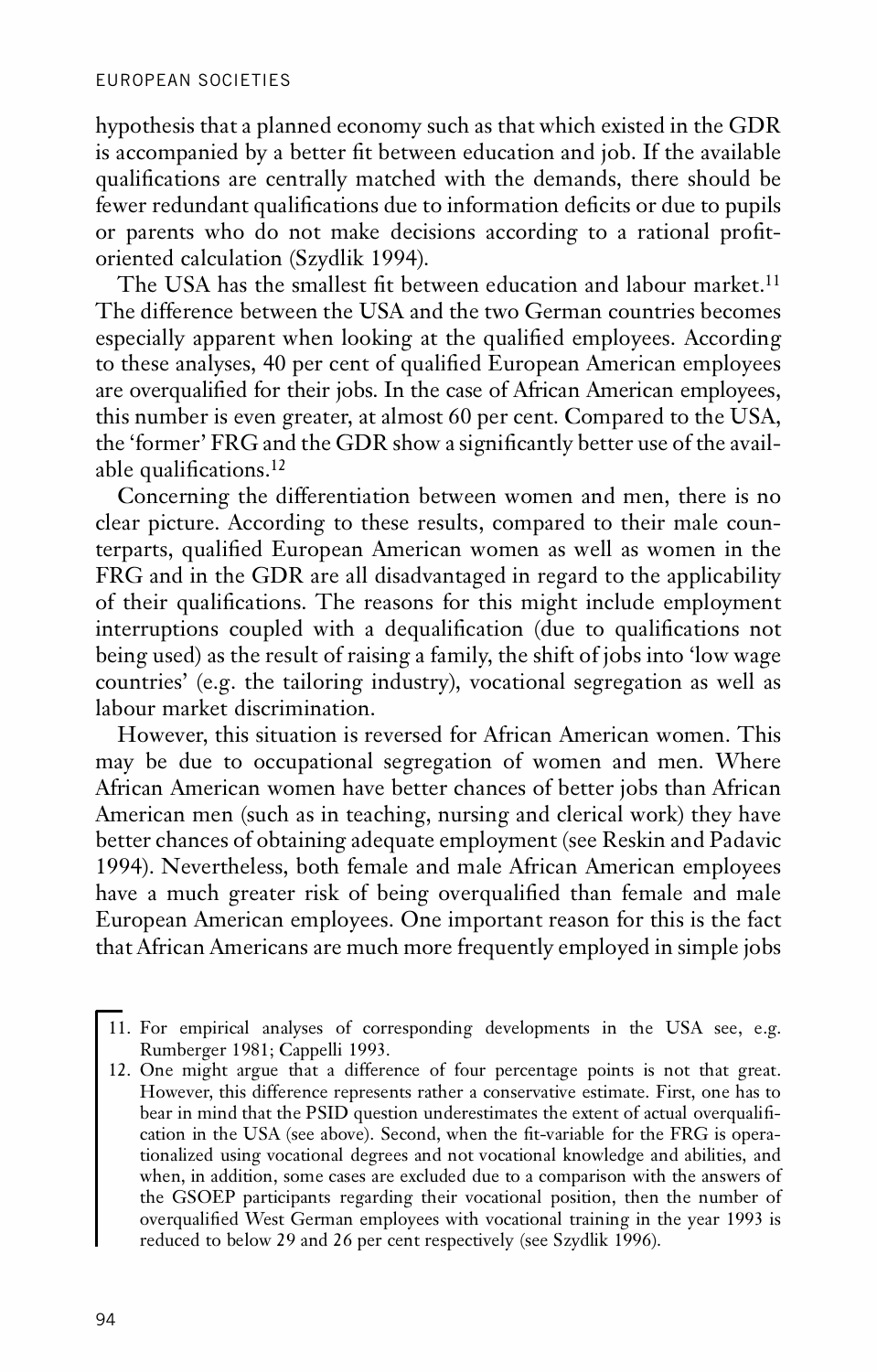with low qualification requirements, which increases considerably their risk of being overqualified.

Table 4 shows the extent to which the percentages given in Table 3 vary according to different age and tenure groups.

The most striking differences between the countries analysed occur when looking at the age groups. In the USA, the percentage of overqualified employees decreases with age, whereas it increases in the FRG. In the GDR, age seems to have been of relatively little influence. The results for the 'former' FRG may be explained by technological and organiz ational developments; that is, the longer the time between the end of one's education and the actual job, the greater the risk of the qualifications becoming outdated. Further analyses indicate that the results shown in Table 4 can be traced back to the employees with vocational training. The corresponding trends do not apply to university graduates.

In the USA, however, technological and organizational developments apparently do not have a specific influence on the relation between education and job requirements. Here, the youngest employees in particular are often relatively overqualified for their jobs. This may be due to the fact that there is indeed no developed vocational qualification system with standardized education regulations, so that employees often acquire the necessary qualifications directly on-the-job (see section 3). The special significance of on-the-job training may also be seen in the higher percentage of formally underqualified employees in the USA (Table 3).

These explanations are also supported by the results concerning tenure. The longer the tenure of an employee in the same firm, the less frequently he or she is overqualified, and the more frequently there is a fit between education and job. At the same time, a longer tenure increases the proba bility of underqualification. This means that formerly overqualified employees have the opportunity of achieving adequate jobs by means of rm-internal career ladders – and sometimes they even achieve positions for which they are formally underqualified. Shorter tenures are frequently accompanied by redundant qualifications, which implies the significance of the secondary segment, which has fewer qualification requirements and an unstable employment situation.

Several of the hypotheses mentioned in sections 2 and 3 concern matching processes. Unfortunately, longitudinal data (such as working life histories) which would provide comparable information on the matching of people and jobs in the three countries are not yet available. Nevertheless, in conducting cross-sectional analyses it is possible to obtain an empirical basis for future research using longitudinal data. One might also argue that it is problematic to conclude that employees in one country generally have a better match than employees in another country simply by quoting overqualification percentages like those presented in Table 3.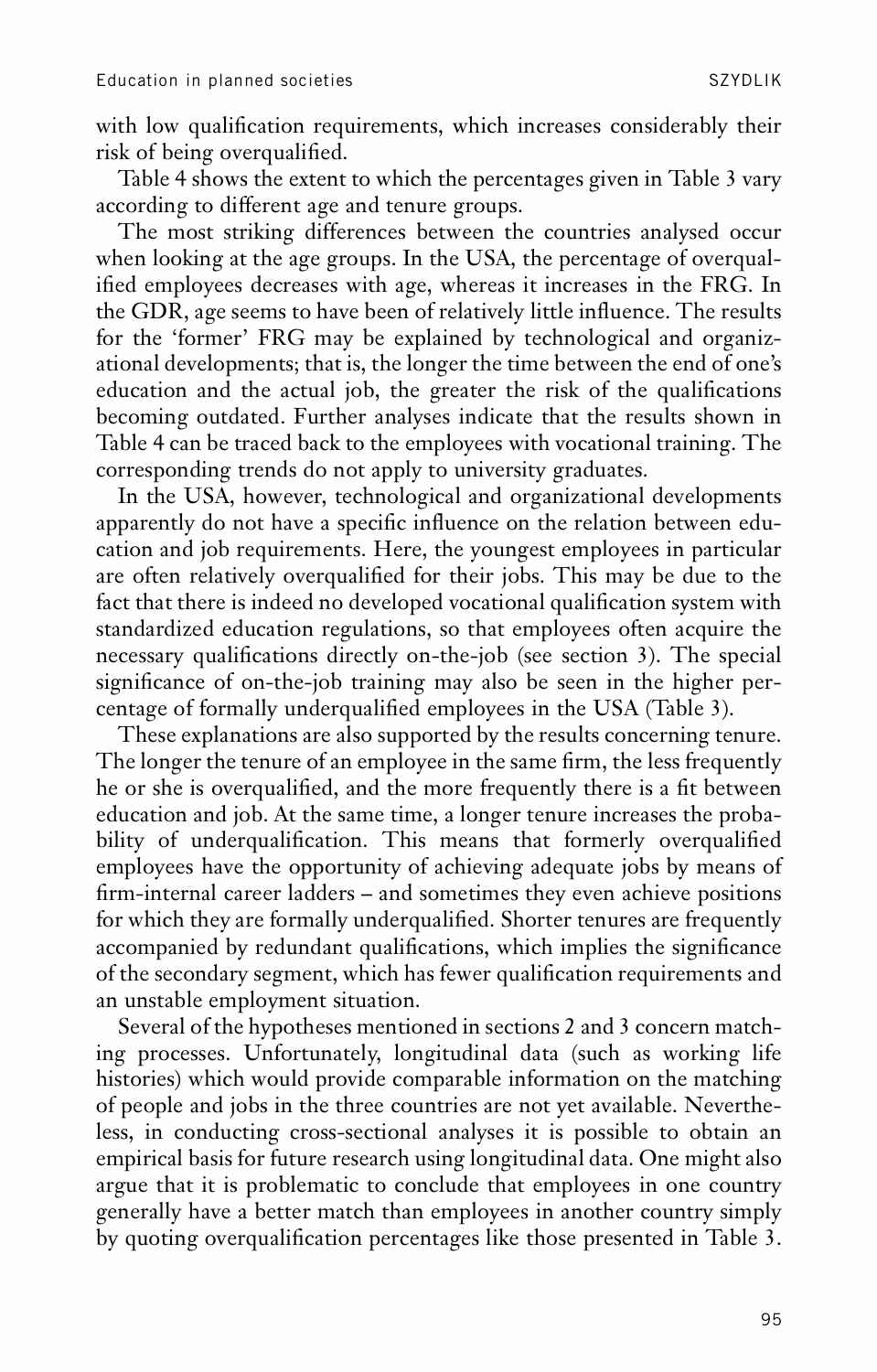| re: qualified employees only<br>TABLE 4. Age and tenur          |                        |                     |                         |                     |                                 |                       |                       |                         |                       |                                 |                     |                      |
|-----------------------------------------------------------------|------------------------|---------------------|-------------------------|---------------------|---------------------------------|-----------------------|-----------------------|-------------------------|-----------------------|---------------------------------|---------------------|----------------------|
|                                                                 |                        |                     |                         |                     |                                 |                       | USA                   |                         |                       |                                 |                     |                      |
|                                                                 | FRG                    |                     |                         | GDR                 |                                 |                       | European<br>Americans |                         |                       | African<br>Americans            |                     |                      |
|                                                                 | Age                    |                     |                         |                     |                                 |                       |                       |                         |                       |                                 |                     |                      |
|                                                                 | 30                     | $30 - 45$           | $5+$                    | 30                  | $30 - 45$                       | $5+$                  | 30                    | $30 - 45$               | 5p <sub>0</sub>       | 30                              | $30 - 45$           | $5p \times$          |
| Overqualification<br>Underqualification<br>Fit: qualification   | 68.9<br>30.1<br>1.1    | 64.7<br>33.0<br>2.0 | 55.3<br>42.1<br>2.1     | 73.0<br>26.0<br>0.3 | 75.3<br>24.0<br>0.7             | 70.7<br>28.5<br>0.7   | $43.1$<br>51.4<br>5.6 | 54.3<br>36.3<br>54.3    | 52.1<br>531.4<br>53.1 | 31 4 8<br>5 4 8                 | 38.5<br>56.5<br>5.5 | 44.1<br>39.0<br>16.0 |
|                                                                 | Tenure                 |                     |                         |                     |                                 |                       |                       |                         |                       |                                 |                     |                      |
|                                                                 | S)                     | $3-10$              | $\geq 10$               | $\mathcal{C}$       | $3-10$                          | $_{\odot I<}$         | <u>က</u> ွ            | $3-10$                  | $\geq 10$             | $\heartsuit$                    | $3-10$              | OI                   |
| Fit: qualification<br>Over qualification<br>Under qualification | 58.5<br>4 1 .5<br>0 .5 | 61.5<br>36.4<br>2.1 | 65.13<br>32.13<br>32.13 | 59.5<br>39.6<br>0.8 | 0<br>0<br>0<br>0<br>0<br>0<br>0 | 79.0<br>20.0<br>7 0.0 | 46.0<br>46.2<br>7     | 1 - 1<br>4 2 2<br>4 2 8 | 58.1<br>28.3<br>13.1  | 9<br>9<br>9<br>9<br>9<br>2<br>2 | 35.5<br>58.5<br>58  | 35.5<br>53.2<br>11.3 |
| Database                                                        |                        |                     |                         |                     |                                 |                       |                       |                         |                       |                                 |                     |                      |
|                                                                 |                        |                     |                         |                     |                                 |                       |                       |                         |                       |                                 |                     |                      |

TABLE 4. Age and tenure: qualified employees only

German Socio-Economic Panel West (GSOEP-West; wave 7: 1990); German Socio-Economic Panel East (GSOEP-East; wave 1: 1990); Panel Study of<br>Income Dynamics (PSID; wave 18: 1985). Weighted results, own calculations. German Socio-Economic Panel West (GSOEP-West; wave 7: 1990); German Socio-Economic Panel East (GSOEP-East; wave 1: 1990); Panel Study of Income Dynamics (PSID; wave 18: 1985). Weighted results, own calculations.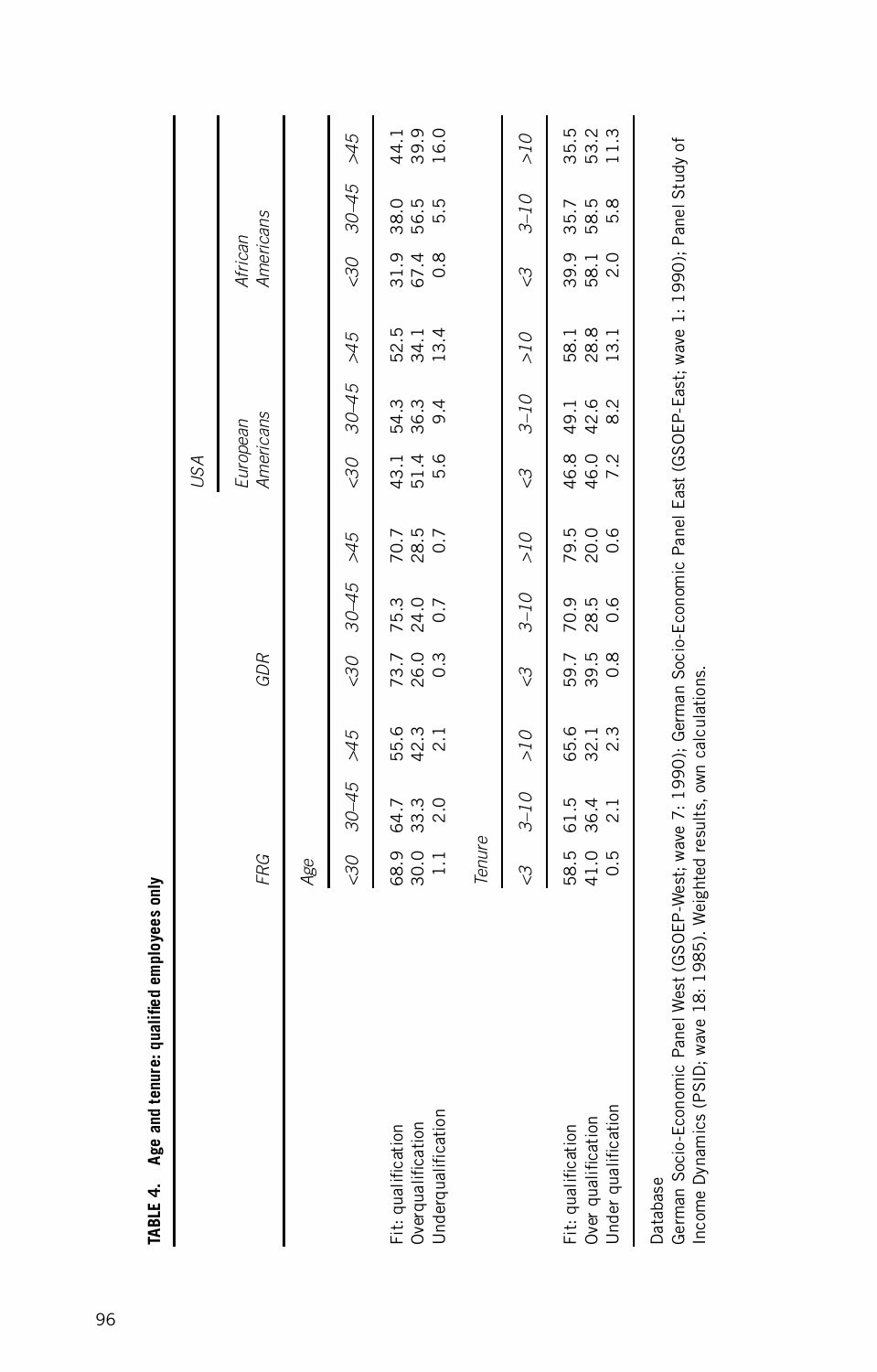For example, it has been argued that employees in the FRG may find an adequate job shortly after finishing their vocational training, whereas in the USA it may take longer. Table 4 shows that the percentage of older qualified Americans with a fit is still below the corresponding percentage of older qualified Germans, let alone young Germans. However, this is not least due to the large percentage of underqualified employees in the USA. Looking at overqualified people only, the percentage of older overqualified Americans is below the corresponding percentage of older Germans, but still higher than the percentage of younger Germans. Thus the results presented in Table 3 are confirmed by Table 4 due to three reasons: (1) in general, overqualification occurs more frequently in the USA than in the FRG; (2) inadequate employment is more likely for all age groups in the USA than in all age groups in Germany, and (3) com paring different age groups, the lowest overqualification rate in the USA is still higher than the lowest overqualification rate in the FRG.

In further analyses, which are not documented explicitly here, the four fit categories were related to economy sectors and to vocational groups. In all three countries, the public sector shows a smaller percentage of overqualified employees. Hence, greater formalization and bureaucracy leads to a better fit between supply and demand for labour. The percentages of overqualified employees in part differ significantly between different vocational groups (see Duncan and Hoffman 1981; Rumberger 1987). Managers (*Leitende Tätigkeiten im Öffentlichen Dienst und in der Wirtschaft* and *Managers and Administrators, Except Farm*, respectively) are seldom overqualified, which may be due to the higher qualification requirements. The situation is different, however, in the case of office workers (in the USA) and the service sector (in the GDR and the FRG). Both of these groups show a relatively high number of overqualified employees. Those employees who are not able to find an adequate job often work in these two fields. This might also be due to the high number of jobs for which no special qualifications are necessary.

Last but not least, an investigation is made into whether a (mis)match of people and jobs has consequences for social inequalities. This examines one of the most important dimensions of social inequalities, namely earned income. Tables 5 and 6 show multivariate income estimations. The dependent variable is the logarithm of the hourly gross incomes.<sup>13</sup>

<sup>13.</sup> The actual weekly working hours are control variables. The corresponding co efficients may be especially attributed to those who have 'normal' monthly incomes with relatively few or many weekly work hours. It cannot be definitely determined if these outliers are to be attributed to incorrect or to correct data. In the case of very high hourly earnings there is at least no economic necessity to put in longer working time in order to pay for leisure-time expenditure.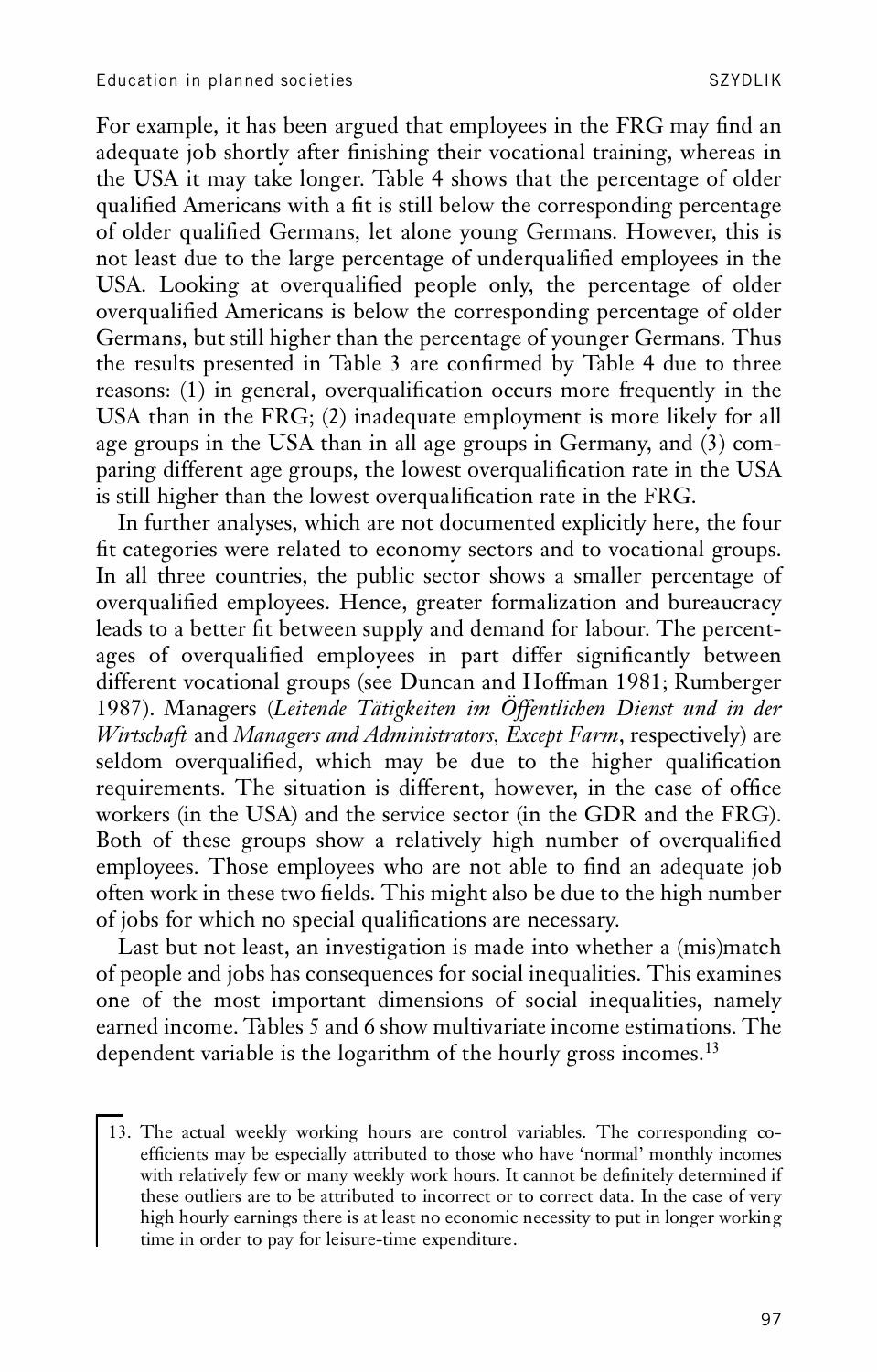#### EUROPEAN SOCIETIES

|                           | <b>FRG</b>              |              | GDR                    |              |
|---------------------------|-------------------------|--------------|------------------------|--------------|
|                           | Women                   | Men          | Women                  | Men          |
| Constant                  | $2.1118***$             | 2.4863***    | 1.0905***              | $1.7910***$  |
|                           | (0.0906)                | (0.0586)     | (0.0702)               | (0.0581)     |
| Education                 | $0.0561***$             | $0.0629***$  | $0.0598***$            | $0.0402***$  |
| Experience                | (0.0053)                | (0.0026)     | (0.0037)               | (0.0024)     |
|                           | $0.0128***$             | $0.0377***$  | $0.0074***$            | $0.0147***$  |
|                           | (0.0044)                | (0.0029)     | (0.0027)               | (0.0023)     |
| (Experience) <sup>2</sup> | $-0.0003***$            | $-0.0007***$ | $-0.0001**$            | $-0.0003***$ |
|                           | (0.0001)                | (0.0001)     | (0.0001)               | (0.0001)     |
| Tenure                    | $0.0095***$             | $0.0040***$  | $0.0037***$            | $0.0025***$  |
|                           | (0.0018)                | (0.0009)     | (0.0010)               | (0.0008)     |
| Hours worked              | $-0.0048***$            | $-0.0149***$ | $-0.0055***$           | $-0.0133***$ |
|                           | (0.0011)                | (0.0009)     | (0.0010)               | (0.0009)     |
| Fit: basic qualification  | $-0.1217**$             | $-0.0846*$   | $-0.1526***$           | $-0.0870*$   |
|                           | (0.0497)                | (0.0463)     | (0.0444)               | (0.0521)     |
| Fit: qualification        |                         |              |                        |              |
| Overqualification         | $-0.1234***$            | $-0.0603***$ | $-0.1379***$           | $-0.0598***$ |
|                           | (0.0281)                | (0.0163)     | (0.0187)               | (0.0166)     |
| Underqualification        | 0.1303                  | $0.2051***$  | $-0.0613$              | $0.1439**$   |
|                           | (0.1088)                | (0.0507)     | (0.0766)               | (0.0691)     |
| $R^2$                     | 19.47                   | 43.84        | 31.06                  | 32.84        |
| n                         | 1085                    | 1610         | 1206                   | 1348         |
|                           | USA: European Americans |              | USA: African Americans |              |
|                           | Women                   | Men          | Women                  | Men          |
| Constant                  | 5.5902***               | 6.0068***    | $5.4510***$            | 5.4482***    |
|                           | (0.1212)                | (0.1131)     | (0.1311)               | (0.2036)     |
| Education                 | $0.0523***$             | $0.0454***$  | $0.0521***$            | $0.0701***$  |
|                           | (0.0072)                | (0.0058)     | (0.0078)               | (0.0109)     |
| Experience                | $0.0255***$             | $0.0384***$  | $0.0100***$            | $0.0474***$  |
|                           | (0.0045)                | (0.0040)     | (0.0031)               | (0.0072)     |
| (Experience) <sup>2</sup> | $-0.0007***$            | $-0.0008***$ | $-0.0002***$           | $-0.0009***$ |
|                           | (0.0001)                | (0.0001)     | (0.0001)               | (0.0002)     |
| Tenure                    | $0.0200***$             | $0.0157***$  | $0.0143***$            | $0.0175***$  |
|                           | (0.0023)                | (0.0015)     | (0.0024)               | (0.0034)     |
| Hours worked              | $0.0028**$              | $-0.0004$    | $0.0075***$            | $-0.0025$    |
|                           | (0.0012)                | (0.0012)     | (0.0016)               | (0.0024)     |
| Fit: basic qualification  | $-0.2429***$            | $-0.2774***$ | $-0.2378***$           | $-0.2319***$ |
|                           | (0.0400)                | (0.0390)     | (0.0444)               | (0.0768)     |
| Fit: qualification        |                         |              |                        |              |
| Overqualification         | $-0.1817***$            | $-0.2327***$ | $-0.1844***$           | $-0.1595**$  |
| Underqualification        | (0.0345)                | (0.0318)     | (0.0402)               | (0.0687)     |
|                           | $0.0877*$               | 0.0611       | 0.0540                 | 0.0308       |
|                           | (0.0468)                | (0.0436)     | (0.0658)               | (0.1255)     |
| $R^2$                     | 34.72                   | 42.52        | 29.15                  | 32.41        |
| n                         | 1075                    | 1169         | 691                    | 539          |

#### **TABLE 5.** Overqualification and earned income differences

#### *Database*

German Socio-Economic Panel West (GSOEP-West; wave 7: 1990); German Socio-Economic Panel East (GSOEP-East; wave 1: 1990); Panel Study of Income Dynamics (PSID; wave 18: 1985). No weighting factor, own calculations. Dependent variable: Logarithm of hourly gross incomes. Regression coefficient significant to the \*\*\*< 0.01-, \*\*< 0.05- and \*< 0.1-level. Standard error in ( ).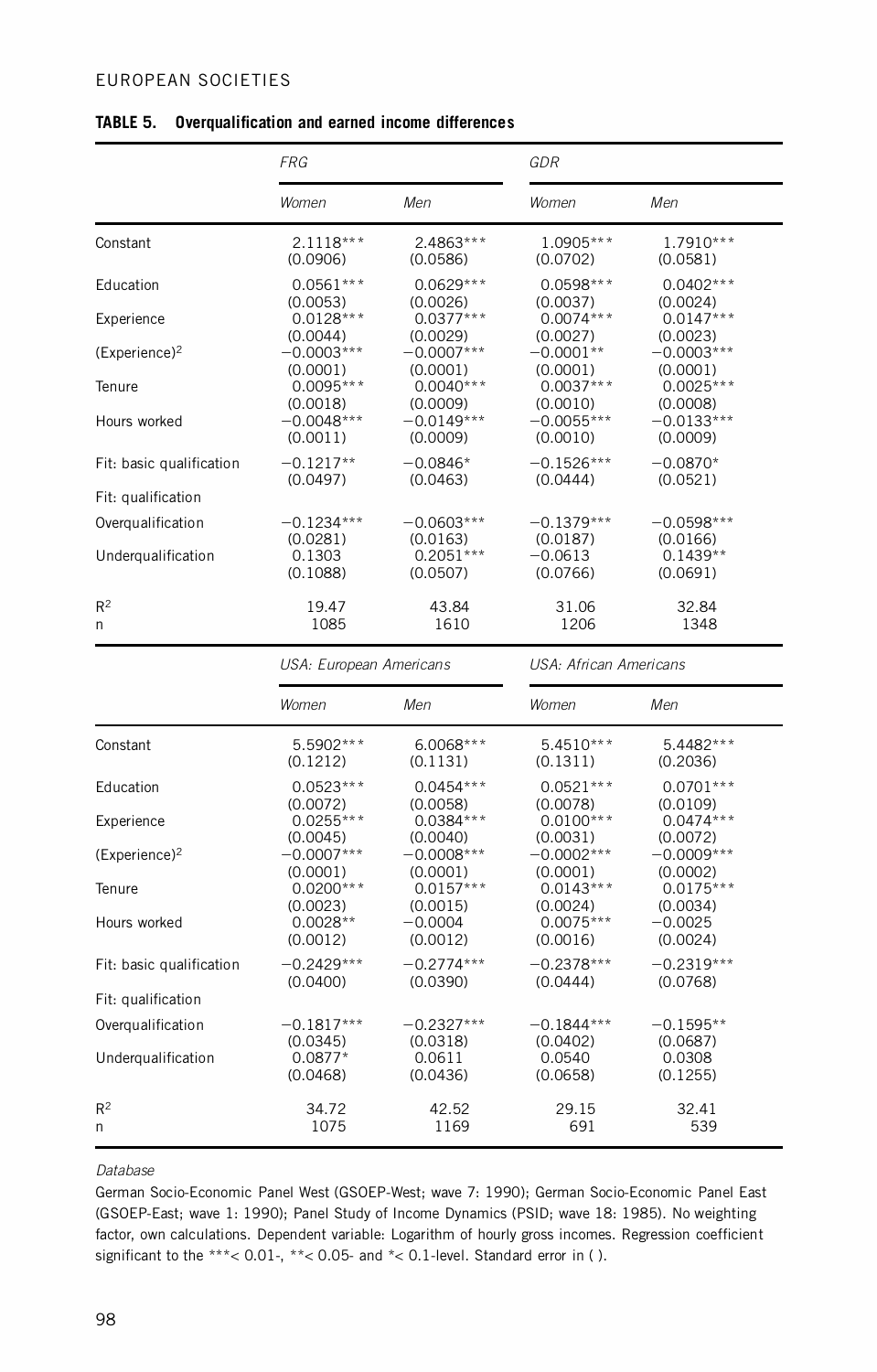Table 5 shows that overqualified employees have to accept considerably lower incomes. This applies to all three of the countries and to all eight groups of employees. Thus, the corresponding hypotheses are confirmed. The highest income losses due to a mismatch may be found in the United States. For example, overqualified European American men earn 23 per cent less than those who are adequately employed.<sup>14</sup>

With the exception of European Americans, an overqualification means lower income, especially for women. Combined with the former results, this leads to a double find: on the one hand, women are more likely to be employed inadequately; on the other, inadequate employment is accom panied by greater income losses.

One might be suprised by the result that underqualified people (especially men in the 'former' FRG and in the GDR) earn more than those with a fit. Underqualified people are working on jobs with higher formal requirements than those they actually acquired. The higher income is due to the fact that such jobs generally offer higher rewards. For example, Germans with vocational training who are working on a job which requires a university degree are likely to receive higher rewards than those with vocational training who are working on a job which requires vocational training. However, as can be seen in Table 3, there are very few people who are underqualified.

Table 6 presents the results of separate models for adequately and inad equately employed persons. A higher qualification leads to a higher income, even if the employee is overqualified for the job. To employ the 'language' of human capital theory, investments in qualification are still worthwhile even if the employee is overqualified for the job, although to a much smaller degree. The educational benefits lie considerably below those of adequately employed people.<sup>15</sup> For every year of education, European Americans with a fit of qualification and job get an interest rate which is double that of overqualified employees. In the case of African Americans, this discrepancy is even greater. Qualified employees are only able to achieve the highest income if they can actually use most of their qualifications in their jobs. In accordance with Table 5, this difference is significantly greater in the USA than in the FRG or the GDR. These results also imply that the usual 6 per cent per year of education actually represents a mean between the significantly higher benefits for adequately employed and the considerably lower benefits for overqualified people.

<sup>14.</sup> As expected, the effect of tenure is greater in the USA than in Germany as a result of on-the-job training.

<sup>15.</sup> This also confirms the corresponding hypotheses mentioned above, as well as the results of other analyses (see e.g. Duncan and Hoffman 1981; Rumberger 1987; Hartog and Oosterbeek 1988; Shockey 1989).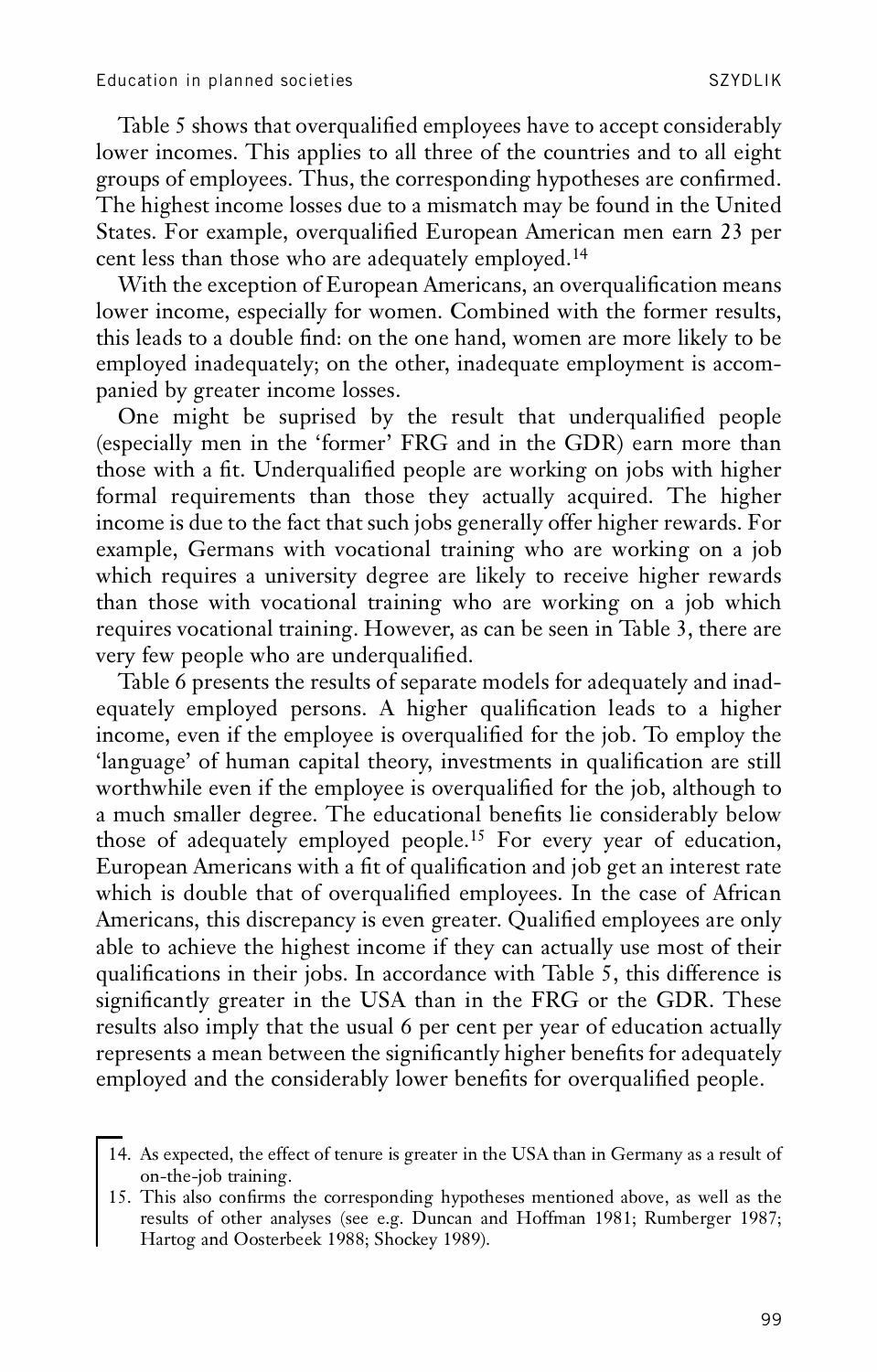#### EUROPEAN SOCIETIES

|            | <b>FRG</b>              |                         | GDR                     |                         |  |
|------------|-------------------------|-------------------------|-------------------------|-------------------------|--|
|            | Adequate                | Inadequate              | Adequate                | Inadequate              |  |
| Education  | $0.0672***$<br>(0.0028) | $0.0490***$<br>(0.0053) | $0.0538***$<br>(0.0024) | $0.0340***$<br>(0.0041) |  |
| $R^2$<br>n | 42.77<br>1753           | 26.82<br>894            | 32.69<br>1893           | 27.36<br>635            |  |
|            | USA: European Americans |                         | USA: African Americans  |                         |  |
|            | Adequate                | Inadequate              | Adequate                | Inadequate              |  |
| Education  | $0.0851***$<br>(0.0038) | $0.0406***$<br>(0.0090) | $0.0920***$<br>(0.0061) | $0.0359**$<br>(0.0141)  |  |
| $R^2$      | 48.22                   | 34.49                   | 29.99                   | 32.17                   |  |

**TABLE 6. Hourly gross incomes: adequate vs. inadequate employment**

*Database*

German Socio-Economic Panel West (GSOEP-West; wave 7: 1990); German Socio-Economic Panel East (GSOEP-East; wave 1: 1990); Panel Study of Income Dynamics (PSID; wave 18: 1985). No weighting factor, own calculations. Dependent variable: Logarithm of hourly gross incomes. Regression coefficient significant to the \*\*\* < 0.01- and \*\* < 0.05-level. Standard error in ( ). The models do not include the underqualified employees but exclusively those who are overqualified. The following variables are included in the models, but not shown here: experience, 'experience 2', tenure, female and hours worked.

## **5 Conclusion**

The results indicate that both in the FRG and the GDR, and in the USA, a considerable percentage of employees have to cope with a mismatch between their qualifications and the requirements of their jobs. Nevertheless, the analyses confirm the hypothesis that deregulated economies are associated with a higher number of employees with a mismatch than flexibly coordinated and planned economies. On the one hand, Taylorist production methods and low job requirements are wide spread in the USA. On the other hand, the better match of jobs in the Federal Republic of Germany is an indicator of the dual vocational educational system, through which apprentices are often trained in firms. This becomes especially apparent when looking at young employees.

Deregulated economies on the one hand and flexibly coordinated economies on the other, are associated with different overqualification risks over the life course. Overqualification, especially of older West German employees, may be partly explained by technological and organizational progress after the attainment of the vocational qualification. Looking at the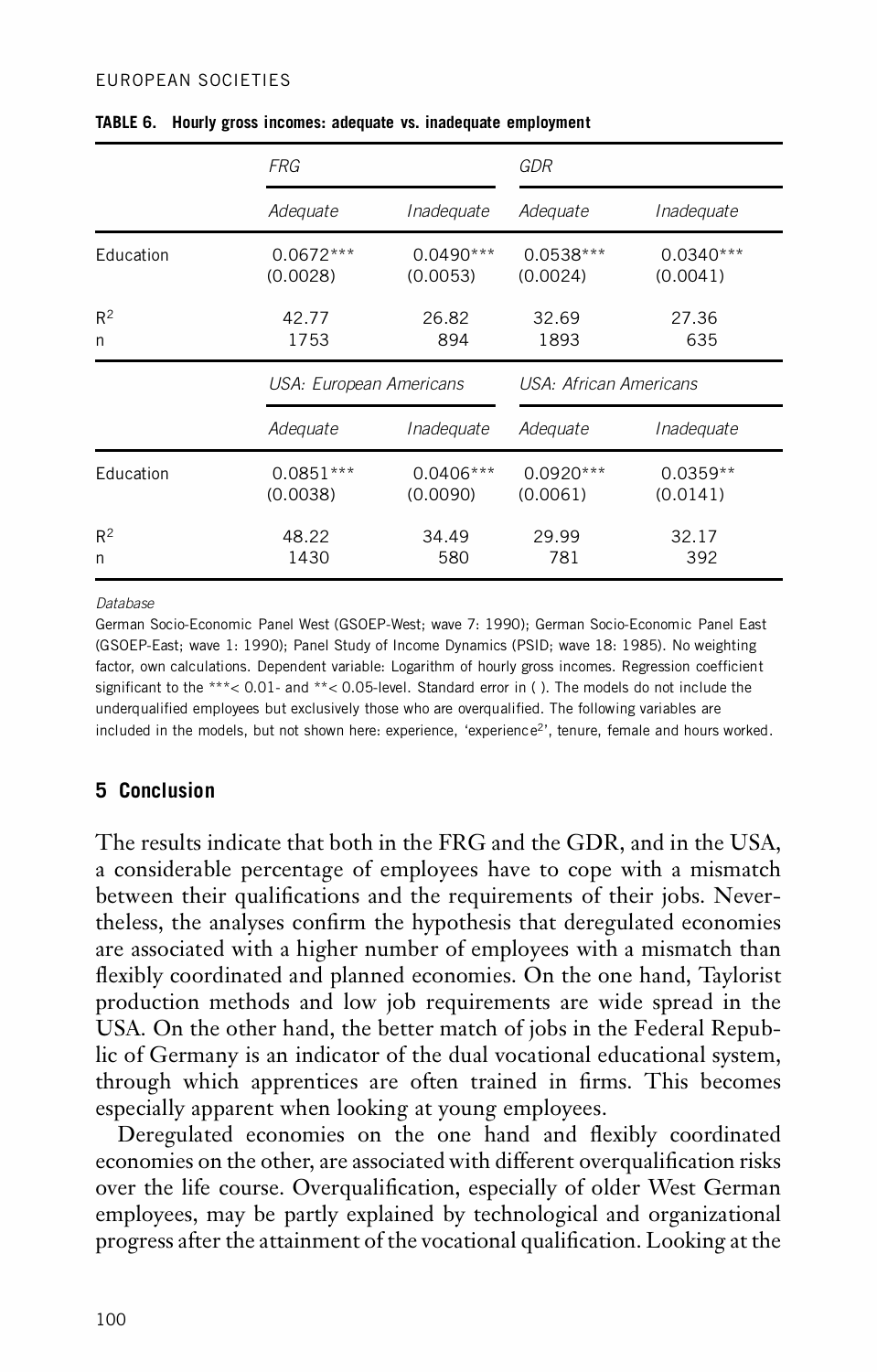USA, the picture is the other way around. There, younger employees in particular are overqualified for their jobs. One of the reasons for this empirical result may be the fact that the USA does not employ a developed firm-based vocational educational system with standardized training regulations, so that the necessary requirements often have to be learned on-thejob. This means that the longer the employees are in the labour market, the higher the probability is that they will attain the required qualifications on-the-job – which in turn will enable them to apply for jobs with even higher requirements.

The fit of acquired and required qualifications is an important reason for income inequalities. This applies to all three countries. Overqualified employees earn considerably less than their colleagues who are able to employ most of their qualifications in their jobs. Nevertheless, the analyses indicate that investments in qualification are still worthwhile even if the employee is overqualified for the job - although to a much lesser degree.

Deregulated economies seem to punish overqualification to a greater extent than flexibly coordinated or planned economies. A higher level of trust involved in economic systems leads to relatively smaller income losses in the case of overqualification. In general, fit has a greater influence on earned incomes in the USA than in the FRG or the GDR. One explanation for this result may be the fact that in a labour market where the allocation of employees is less dependent on formal qualification certificates, the actual productivity is of greater importance. Another explanation might be found in the specific segmentation of the American labour market. If – in comparison to the FRG – there is greater segmentation in the USA, in the sense of a dichotomy between the primary and the secondary sector, between good jobs and bad jobs, or between 'simple' and 'difficult' jobs, then an overqualified American employee would have a relatively high discrepancy between his or her acquired and required qualifications, and thus relatively great income losses due to overqualification.

As the case of the GDR shows, however, a higher percentage of adequately employed people in a country does not necessarily lead to better overall economic performance. This is also a counter-argument to the idea that one could reach a better fit of people and jobs by simply offering fewer qualification opportunities. After all, the empirical analyses have shown that overall more qualifications are available than are required. In order to be able to adapt as quickly as possible to technological and organizational changes, employees have to have the adequate vocational knowledge and abilities. In fact, the innovative potential of economic systems depends upon the skills of the employees. From this perspective, a certain amount of overqualification is even a prerequisite for innovation, and is needed in order to respond to technological and organizational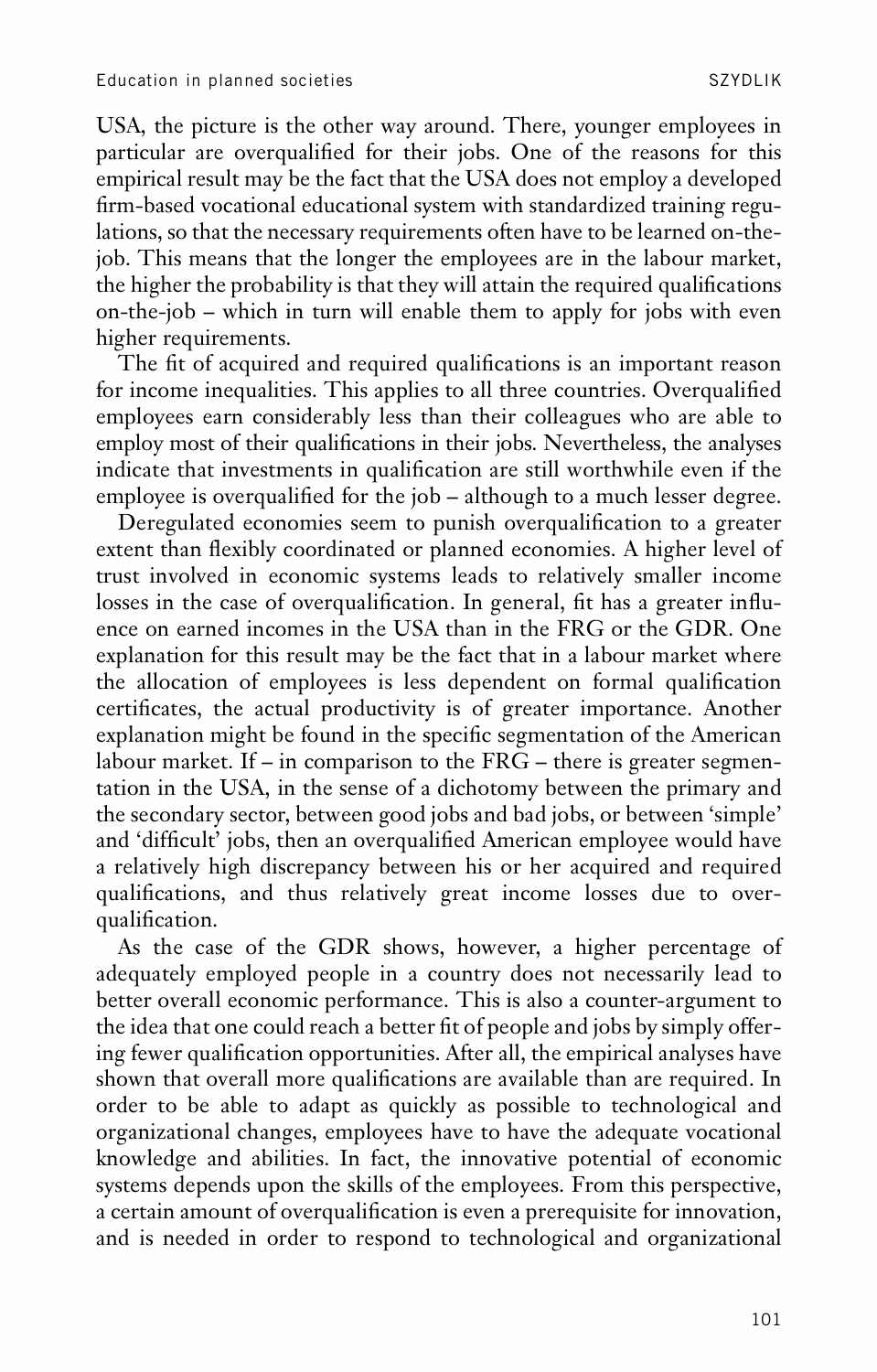changes. In the GDR, technological and organizational developments were introduced at a comparatively slow rate. This, however, does not apply to market economies, especially in our age of increased globalization and flexibility.

## **Acknowledgements**

This research was partly funded by a grant from the German Research Foundation (Deutsche Forschungsgemeinschaft). I am grateful for helpful comments from Karl Ulrich Mayer and participants of the Oslo Workshop of the European Research Network on Transitions in Youth. I would also like to thank three reviewers of this journal for their comments.

## **References**

- Allmendinger, J. (1989) *Career Mobility Dynamics: A Comparative Analysis of the United States, Norway, and West Germany*, Berlin: edition sigma.
- Amirault, T. (1992) 'Training to qualify for jobs and improve skills', *Monthly Labor Review* 115: 31–6.
- Becker, G. S. (1975) *Human Capital: A Theoretical and Empirical Analysis, with Special Reference to Education*, 2nd edn, New York, London: Columbia Uni versity Press.
- Bills, D. B. (1992) 'The mutability of educational credentials as hiring criteria how employers evaluate atypically highly credentialed job candidates', *Work and Occupations*, 19: 79–95.
- Boyer, R. and Caroli, E. (1993) 'Production regimes, education and training systems: from complementarity to mismatch?', paper presented at the RAND Conference on Human Capital and Economic Performance, Santa Barbara, 17 November.
- Brüderl, J., Hinz, T. and Jungbauer-Gans, M. (1995) 'Münchner Soziologinnen und Soziologen im Beruf', *Sozialwissenschaften und Berufspraxis* 18: 328–45.
- Büchel, F. (1994) 'Overqualification at the beginning of a non academic working career – the efficiency of the German dual system under test', *Konjunkturpolitik* 40: 342–68.
- Büchel, F. and Witte, J. (1997) 'The incidence and consequences of overeducation among young workers in the United States and Germany: a comparative panel analysis', *Vierteljahrshefte zur Wirtschaftsforschung* 66(1): 32–9.
- Büchtemann, C. F., Schupp, J. and Soloff, D. J. (1993) 'Übergänge von der Schule in den Beruf – Deutschland und USA im Vergleich', *Mitteilungen aus der Arbeitsmarkt- und Berufsforschung* 26: 507–20.
- Bundesminister für Bildung und Wissenschaft (BMBW) (1992) *Grund- und Strukturdaten 1992/93*, Bonn: BMBW.
- Burkhauser, R. V., Kreyenfeld, M. and Wagner, G. G. (1997) 'The German Socio- Economic Panel: a representative sample of reunited Germany and its parts', *Vierteljahrshefte zur Wirtschaftsforschung* 66(1): 7–16.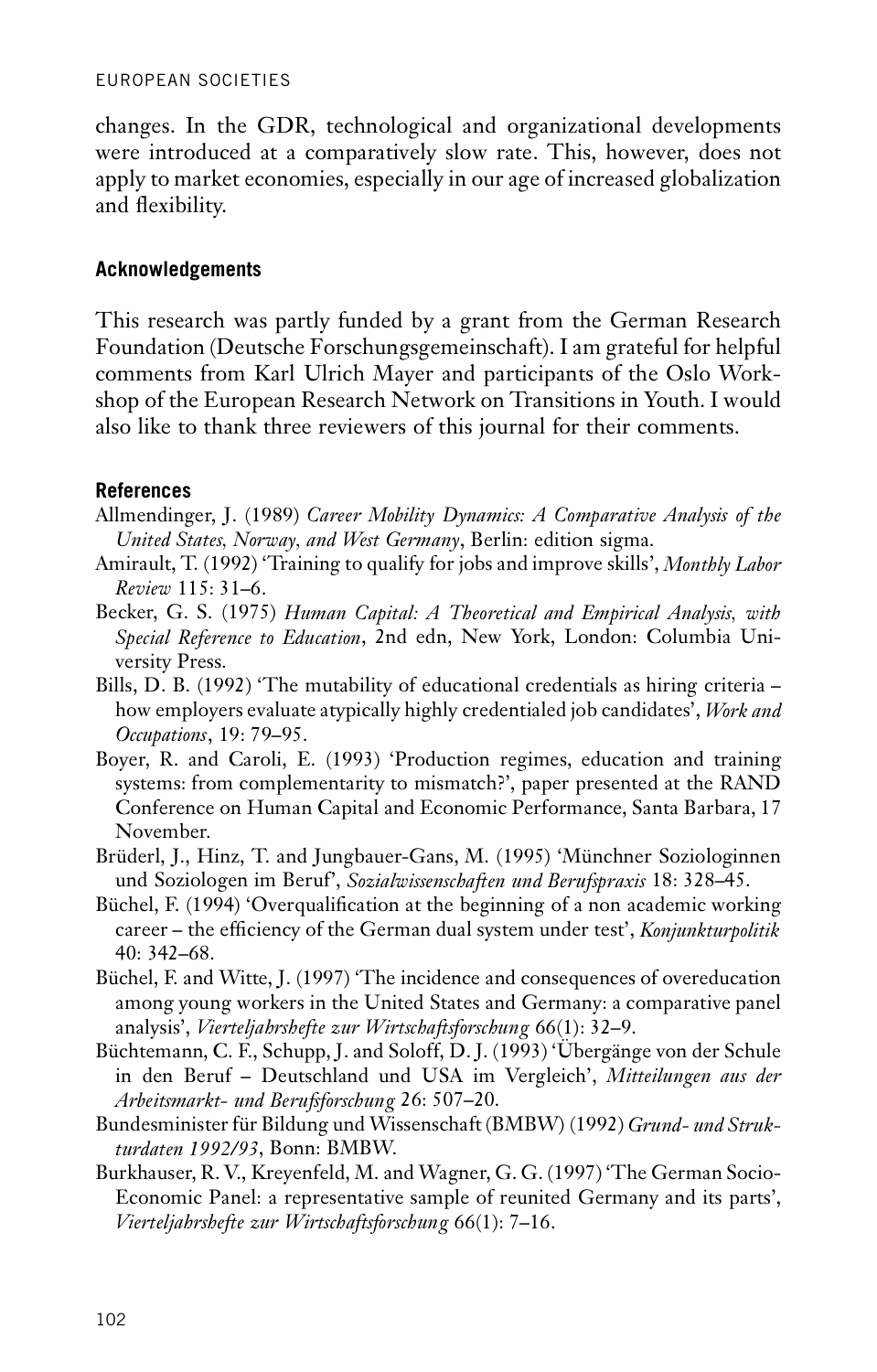- Cappelli, P. (1993) 'Are skill requirements rising? Evidence from production and clerical jobs', *Industrial and Labor Relations Review* 46: 515–30.
- Clogg, C. C. and Shockey, J. W. (1984) 'Mismatch between occupation and schooling: a prevalence measure, recent trends and demographic analysis', *Demography* 21: 235–57.
- Deppe, R. and Hoß, D. (1989) *Arbeitspolitik im Staatssozialismus – Zwei Varianten: DDR und Ungarn*, Frankfurt (Main), New York: Campus.
- Doeringer, P. B. and Piore, M. J. (1971) *Internal Labor Markets and Manpower Analysis*, Lexington, MA: Heath.
- Duncan, G. J. and Hoffman, S. D. (1981) 'The incidence and wage effects of overeducation', *Economics of Education Review* 1: 75–86.
- Halaby, C. N. (1994), 'Overeducation and skill mismatch', *Sociology of Education* 67: 47–59.
- Hamilton, S. F. (1990) *Apprenticeship for Adulthood – Preparing Youth for the Future*, New York: The Free Press.
- Hamilton, S. F. and Hurrelmann, K. (1993) 'Auf der Suche nach dem besten Modell für den Übergang von Schule in den Beruf – ein amerikanisch deutscher Vergleich', *Zeitschrift für Sozialisationsforschung und Erziehungssoziologie* 13: 194–207.
- Hartog, J. and Oosterbeek, H. (1988) 'Education, allocation and earnings in the Netherlands: overschooling?', *Economics of Education Review* 7: 185–94.
- Hill, M. S. (1991) *The Panel Study of Income Dynamics – A User's Guide*, Newbury Park, CA: Sage.
- Informationsdienst des Instituts der deutschen Wirtschaft (iwd) (1994) *Akademiker-Beschäftigung – Ein Fünftel unter Niveau* 20: 4–5.
- Jansen, R. (1993) 'Ausbildung und Beschäftigung Berufseinmündung und Wechselprozesse', in R. Jansen and F. Stooß (eds), *Qualikation und Erwerbssituation im geeinten Deutschland*, BIBB/IAB-Erhebung 1991/92, Berlin: BIBB, pp. 24–43.
- Jovanovic, B. (1979) 'Job matching and the theory of turnover', *Journal of Political Economy* 87: 972–90.
- Kaufman, P. and Frase, M. J. (1990) *Dropout Rates in the United States: 1989*, ERIC Report, US Department of Education. Washington, D.C.
- Klier, F. (1990) *Lüg Vaterland – Erziehung in der DDR*, Munich: Kindler.
- Lutz, B. (1987) *Arbeitsmarktstruktur und betriebliche Arbeitskräftestrategie – Eine theoretisch-historische Skizze zur Entstehung betriebszentrierter Arbeitsmarktsegmentation*, Frankfurt (Main), New York: Campus.
- Mayer, K. U. (1997) 'Notes on a comparative political economy of life courses', *Comparative Social Research* 16: 203–26.
- Mincer, J. (1974) *Schooling, Experience, and Earnings*, New York, London: Columbia University Press.
- Petersen, T. and Spilerman, S. (1990) 'Job quits from an internal labor market', in K. U. Mayer and N. B. Tuma (eds), *Event History Analysis in Life Course Research*, Madison: University of Wisconsin Press, pp. 69–95.
- Phillips, D. (1995) *Education in Germany – Tradition and Reform in Historical Context*, London: Routledge.
- Plicht, H., Schober, K. and Schreyer, F. (1994) 'Zur Ausbildungsadäquanz der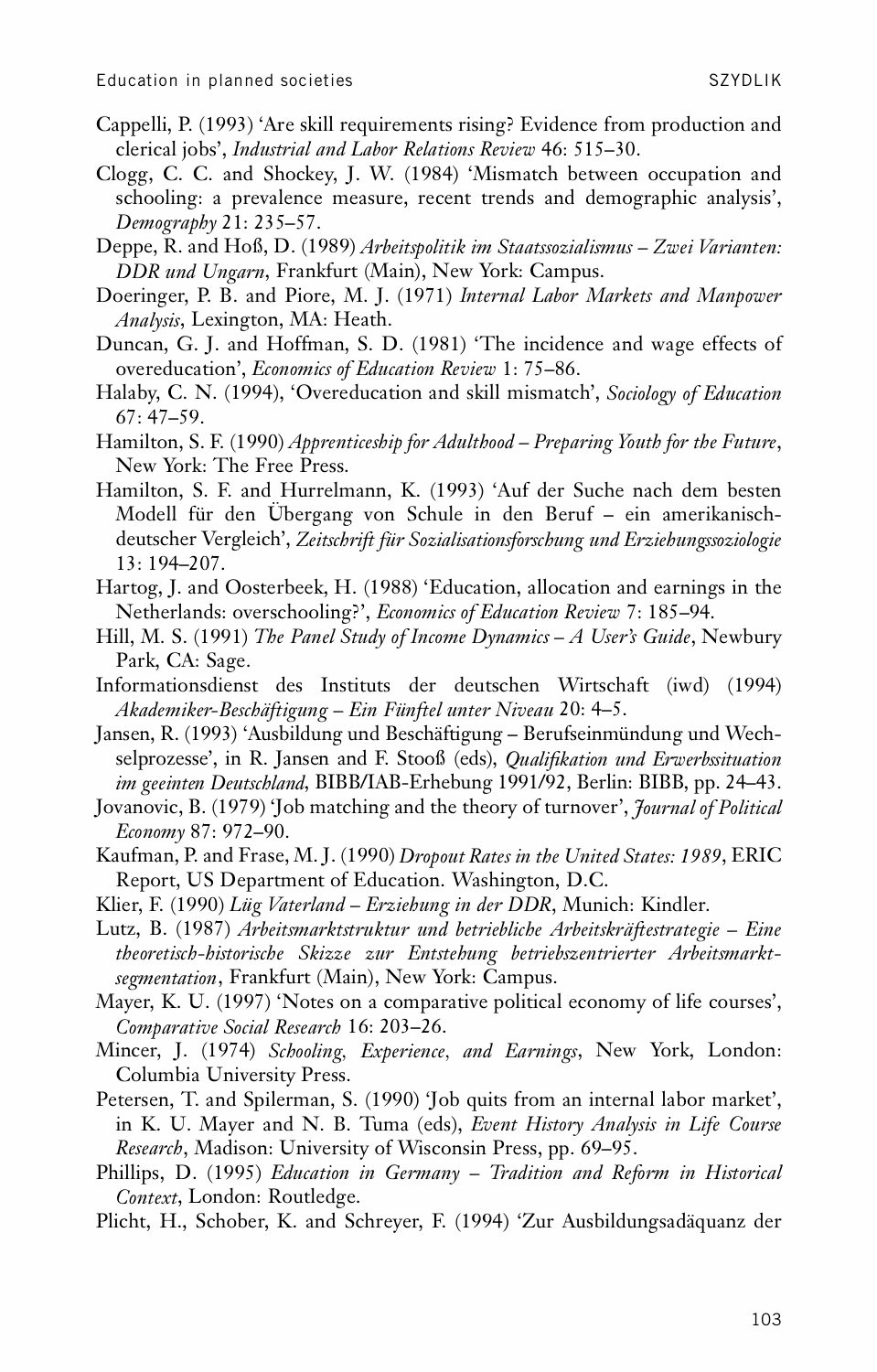Beschäftigung von Hochschulabsolventinnen und -absolventen – Versuch einer Quantizierung anhand der Mikrozensen 1985 bis 1991', *Mitteilungen aus der Arbeitsmarkt- und Berufsforschung* 27: 177–204.

- Reskin, B. F. and Padavic, I. (1994) *Women and Men at Work*, Thousand Oaks, CA: Pine Forge Press.
- Rumberger, R. W. (1981) 'The rising incidence of overeducation in the U.S. labor market', *Economics of Education Review* 1: 293–314.

—— (1987) 'The impact of surplus schooling on productivity and earnings', *Journal of Human Resources* 22: 24–50.

- Schultz, T. W. (1961) 'Investment in human capital', *The American Economic Review* 51: 1–17.
- Schwarze, J. (1991) 'Einkommensverläufe in der DDR von 1989 bis 1990 Unbeobachtete Heterogenität und erste Auswirkungen der markt wirtschaftlichen Orientierung', in U. Rendtel and G. Wagner (eds), *Lebenslagen im Wandel: Zur Einkommensdynamik in Deutschland seit 1984*, Frankfurt (Main), New York: Campus, pp. 188–212.

—— (1993) 'Qualikation, Überqualikation und Phasen des Transformations prozesses – Die Entwicklung der Lohnstruktur in den neuen Bundesländern', *Jahrbücher für Nationalökonomie und Statistik* 211: 90–107.

- Sengenberger, W. (1987) *Struktur und Funktionsweise von Arbeitsmärkten – Die Bundesrepublik Deutschland im internationalen Vergleich*, Frankfurt (Main), New York: Campus.
- Shockey, J. W. (1989) 'Overeducation and earnings: a structural approach to differential attainment in the U.S. labor force (1970–1982)', *American Sociological Review* 54: 856–64.
- Sicherman, N. (1991) '"Overeducation" in the labor market', *Journal of Labor Economics* 9: 101–22.
- Solga, H. and Konietzka D. (1999) 'Occupational matching and social stratification – theoretical insights and empirical observations taken from a German– German comparison', *European Sociological Review* 15: 25–47.
- Sørensen, A. B. (1977) 'The structure of inequality and the process of attainment', *American Sociological Review* 42: 965–78.
- Soskice, D. (1991) 'The institutional infrastructure for international competitive ness: a comparative analysis of the UK and Germany', in A. B. Atkinson and R. Brunetta (eds), *Economics for the New Europe*, New York: New York University Press, pp. 45–66.
- Statistisches Bundesamt (ed.) (1994) *Statistisches Jahrbuch 1994 für die Bundes republik Deutschland*, Wiesbaden: Metzler-Poeschel.
- Streeck, W. (1992) *Social Institutions and Economic Performance – Studies of Industrial Relations in Advanced Capitalist Economies*, London: Sage.
- Szydlik, M. (1990) *Die Segmentierung des Arbeitsmarkets in der Bundesrepublik Deutschland – Eine Empirische Analyse mit Daten des Sozio-ökonomischen Panels*, Berlin: edition sigma.

—— (1994) 'Incomes in a planned and a market economy: the case of the German Democratic Republic and the "Former" Federal Republic of Germany', *European Sociological Review* 10: 199–217.